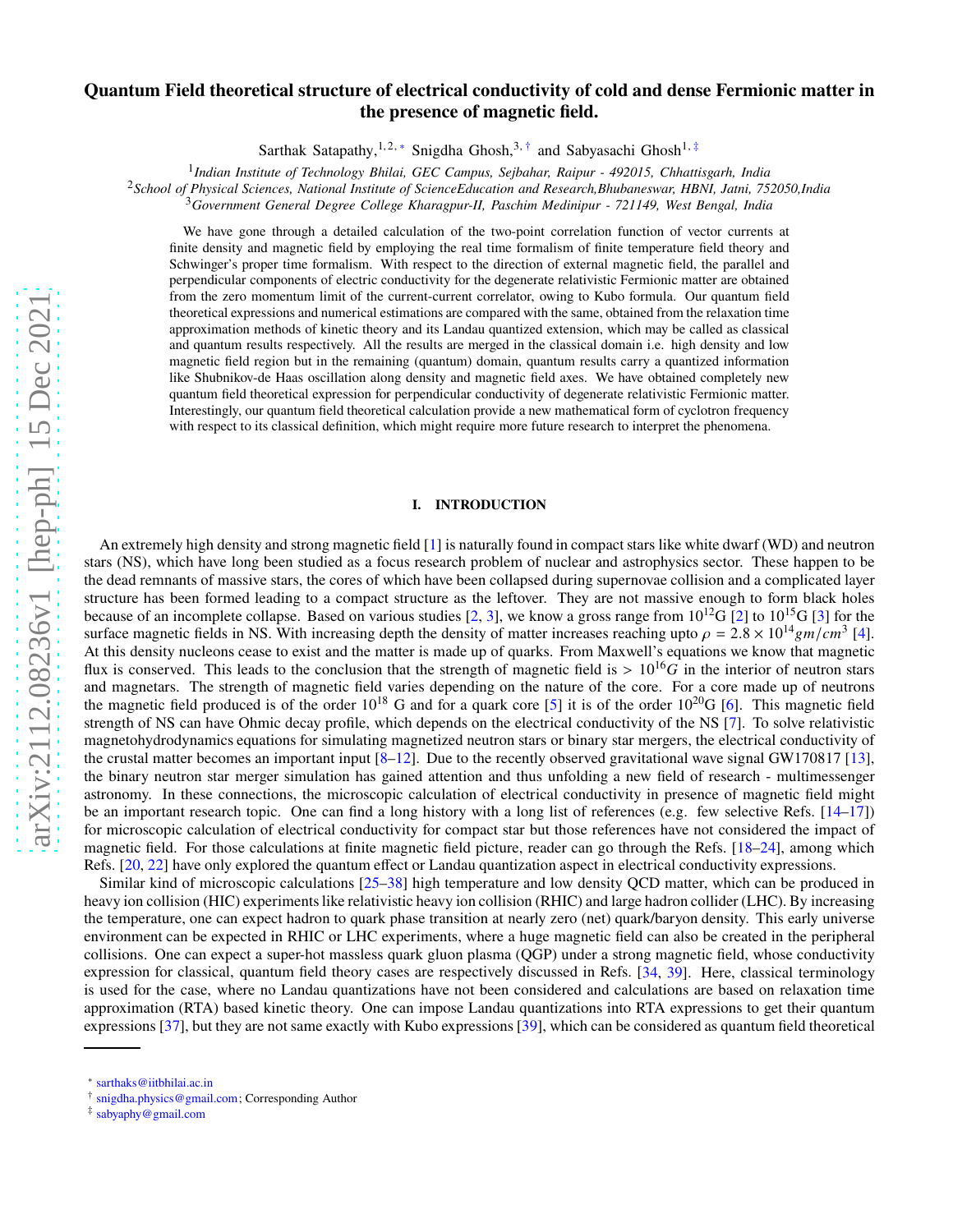expressions. Similar to the super-hot massless QGP at strong magnetic field in RHIC or LHC experiments, the core of the NS [\[5,](#page-11-4) [40\]](#page-12-3) can have a super-dense masless quark matter with a strong magnetic field, whose classical to quantum estimation has been done in Ref. [\[41](#page-12-4)]. In present work, we will explore its quantum field theoretical structure. Previously [\[39](#page-12-1)], we have explored the same field theoretical structure in the high temperature and magnetic field domain. Interestingly, the field theoretical structure in the high temperature and magnetic field domain, which is addressed in present work, is showing an oscillatory pattern along magnetic field or density axis. This kind of oscillatory pattern in condense matter field is well known fact in low temperature and strong magnetic field domain and it is popularly called Shubnikov-de Haas (SdH) effect [\[42](#page-12-5)[–45\]](#page-12-6) or SdH oscillations where it was found that the resistivity oscillates as a function of magnetic field. The SdH effect is a purely quantum mechanical effect. Similar kind of quantized effect probably can be noticed in quark core of NS, facing strong magnetic field. This possibility is indicated by Ref. [\[41\]](#page-12-4) via RTA methods with Landau quantization, while present article is revealing the same possibility via quantum field theoretical methods, carrying some enriched structure. With the help of Schwinger's proper time methods [\[46](#page-12-7)[–55\]](#page-12-8) and the real time formalism (RTF) of thermal field theory  $[56–62]$  $[56–62]$ , we have calculated the vector current-current correlation function involving Fermionic fields, whose zero momentum limit, based on Kubo-Zubarev formalism [\[63](#page-12-11)[–66\]](#page-12-12), provide a rich field theoretical expression of conductivity.

The article is organized as follows. In Sec. [II,](#page-1-0) we have addressed the detail calculation of two point function at finite density and magnetic field, which at the end reach to the final expressions of parallel and perpendicular conductivity components of degenerate quark matter. Next in Sec. [III,](#page-4-0) we have generated our quantum field theoretical resuluts, which are compared with the classical and quantum results, defined in earlier work. At the end, Sec. [IV](#page-8-0) summarizes our studies and zoom in the field theoretical ingredients, which is addressed first time here. Some anatomy of calculations are kept in Appendix.

**Notations:** We use natural unit in which  $\hbar = c = k_B = 1$ . The metric tensor has signature  $g^{\mu\nu} = \text{diag}(1, -1, -1, -1)$ . With respect to the  $\hat{z}$ -direction, we decompose any four vector  $k^{\mu}$  as  $k = (k_{\parallel} + k_{\perp})$  where  $k^{\mu}_{\parallel}$  $\bar{\mu} = g^{\mu\nu}_{\parallel}$  $\mu \nu \chi_{\nu}$  and  $k_{\perp}^{\mu} = g_{\perp}^{\mu \nu}$  $\int_{\perp}^{\mu\nu} k_{\nu}$  in which the corresponding decomposition of the metric tensor is  $g^{\mu\nu} = (g^{\mu\nu}_\parallel)$  $^{\mu\nu}_{\parallel}$  +  $g^{\mu\nu}_{\perp}$  $_{\perp}^{\mu\nu}$ ) with  $g_{\parallel}^{\mu\nu}$  $\mu^{\nu}$  = diag(1, 0, 0, -1) and  $g_{\perp}^{\mu\nu}$  = diag(0, -1, -1, 0). Note that,  $k_{\perp}^2 = -(k_x^2 + k_y^2) < 0$  is a space-like vector.

## <span id="page-1-0"></span>**II. FORMALISM**

Let us consider a system of non-interacting charged Fermions of mass  $m$  and charge  $e > 0$  in a constant background magnetic field  $\mathbf{B} = B\hat{z}$ . The system is described by the Lagrangian (density):

<span id="page-1-1"></span>
$$
\mathcal{L}_{\text{Dirac}} = \overline{\psi} \left[ i \gamma^{\mu} D_{\mu} - m \right] \psi \tag{1}
$$

where  $\psi$ ,  $\overline{\psi}$  are the conjugate Dirac fields,  $D_{\mu} = \partial_{\mu} + ie\widetilde{A}_{\mu}$  is the gauge covariant derivative owing to the minimal electromagnetic coupling, and,  $\widetilde{A}^{\mu} = A^{\mu} + A^{\mu}_{ext}$ . Here,  $A^{\mu}$  is the dynamical photon field and  $A^{\mu}_{ext}$  is the classical four-potential arising from the background magnetic field. The calculation will be valid even if the Fermion field  $\psi$  is a multiplet.



<span id="page-1-2"></span>Figure 1. The symmetric Schwinger-Keldysh contour C in the complex time ( $\tau$ ) plane used in the RTF with  $t_0 \rightarrow \infty$  and inverse temperature  $\beta = 1/T$ . The two horizontal segments of the contour are labeled as '(1)' and '(2)' respectively.

To calculate the electrical conductivity  $(\sigma)$ , we first require the in-medium thermo-dense-magnetic spectral function  $\rho^{\mu\nu}(q)$ , calculated from the ensemble average of the two-point correlation function of local vector currents, given by [\[39\]](#page-12-1)

<span id="page-1-3"></span>
$$
\rho^{\mu\nu}(q) = \tanh\left(\frac{q^0}{2T}\right) \operatorname{Im} i \int d^4x e^{iq \cdot x} \langle \mathcal{T}_C J^\mu(x) J^\nu(0) \rangle_{11}^B , \qquad (2)
$$

where  $J^{\mu}(x)$  denotes the conserved Noether's current corresponding to the  $U(1)$  global gauge symmetry of the Lagrangian in Eq. [\(1\)](#page-1-1),  $\mathcal{T}_C$  is the time-ordering with respect to the symmetric Schwinger-Keldysh contour C in the complex time plane (shown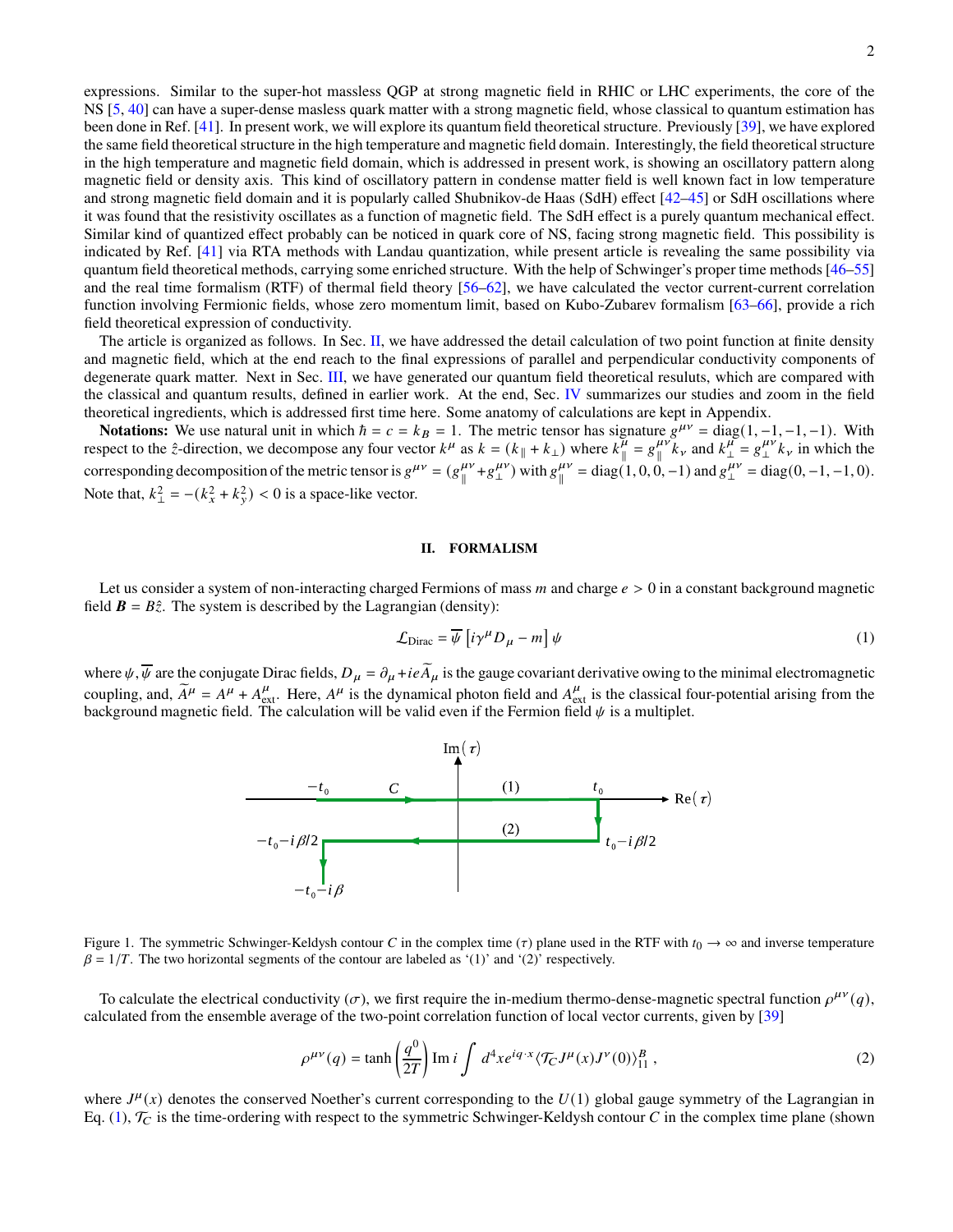in Fig. [1\)](#page-1-2) as used in the RTF of finite temperature field theory [\[53](#page-12-13), [56](#page-12-9)[–61](#page-12-14)], and, the subscript '11′ refers to the fact that the two points are on the real horizontal segment of C. The explicit form of the current  $J^{\mu}(x)$  reads

<span id="page-2-0"></span>
$$
J^{\mu}(x) = e\overline{\psi}\gamma^{\mu}\psi.
$$
 (3)

Using Eq. [\(3\)](#page-2-0), we now calculate the two-point correlation function  $\langle \mathcal{T}_C J^\mu(x) J^\nu(0) \rangle_{11}^B$ , the details of which are provided in Appendix [A.](#page-9-0) From Eq.  $(A8)$ , we read off the final result as

<span id="page-2-1"></span>
$$
\langle \mathcal{T}_C J^\mu(x) J^\nu(0) \rangle_{11}^B = -\sum_{l=0}^\infty \sum_{n=0}^\infty \int \int \frac{d^4 p}{(2\pi)^4} \frac{d^4 k}{(2\pi)^4} e^{-ix \cdot (p-k)} D_{11}(p_{\parallel}, m_n) D_{11}(k_{\parallel}, m_l) \mathcal{N}_{ln}^{\mu\nu}(k, p) \tag{4}
$$

where  $m_l = \sqrt{m^2 + 2leB}$  is the *effective Landau level dependent mass*, and,  $D_{11}$  and  $N_{ln}^{\mu\nu}$  are defined respectively in Eqs. [\(A6\)](#page-9-1) and  $(A10)$ . On substituting Eq.  $(4)$  into Eq.  $(2)$  and simplifying, we obtain after a bit algebra

<span id="page-2-2"></span>
$$
\rho^{\mu\nu}(q) = -\tanh\left(\frac{q^0}{2T}\right) \operatorname{Im} i \int \frac{d^4k}{(2\pi)^4} \sum_{n=0}^{\infty} \sum_{l=0}^{\infty} D_{11}(k_{\parallel}, m_l) D_{11}(p_{\parallel} = q_{\parallel} + k_{\parallel}, m_n) N_{ln}^{\mu\nu}(k, p = q + k). \tag{5}
$$

Again substituting the expression of  $D_{11}$  from Eq. [\(A6\)](#page-9-1) into Eq. [\(5\)](#page-2-2) and performing the  $dk_0d^2k_{\perp}$  integral, we get

 $\overline{a}$ 

<span id="page-2-3"></span>
$$
\rho^{\mu\nu}(q) = \tanh\left(\frac{q^{0}}{2T}\right) \pi \sum_{l=0}^{\infty} \sum_{n=0}^{\infty} \int_{-\infty}^{\infty} \frac{dk_{z}}{2\pi} \frac{1}{4\omega_{kl}\omega_{pn}} \times \left[ \left\{ 1 - f_{-}(\omega_{kl}) - f_{+}(\omega_{pn}) + 2f_{-}(\omega_{kl})f_{+}(\omega_{pn}) \right\} \widetilde{N}_{ln}^{\mu\nu}(k_{0} = -\omega_{kl}) \delta(q_{0} - \omega_{kl} - \omega_{pn}) \right. \left. + \left\{ 1 - f_{+}(\omega_{kl}) - f_{-}(\omega_{pn}) + 2f_{+}(\omega_{kl})f_{-}(\omega_{pn}) \right\} \widetilde{N}_{ln}^{\mu\nu}(k_{0} = \omega_{kl}) \delta(q_{0} + \omega_{kl} + \omega_{pn}) \right. \left. + \left\{ - f_{-}(\omega_{kl}) - f_{-}(\omega_{pn}) + 2f_{-}(\omega_{kl})f_{-}(\omega_{pn}) \right\} \widetilde{N}_{ln}^{\mu\nu}(k_{0} = -\omega_{kl}) \delta(q_{0} - \omega_{kl} + \omega_{pn}) \right. \left. + \left\{ - f_{+}(\omega_{kl}) - f_{+}(\omega_{pn}) + 2f_{+}(\omega_{kl})f_{+}(\omega_{pn}) \right\} \widetilde{N}_{ln}^{\mu\nu}(k_{0} = \omega_{kl}) \delta(q_{0} + \omega_{kl} - \omega_{pn}) \right] \right]
$$
(6)

where  $\omega_{kl} = \sqrt{k_z^2 + m_l^2}, \omega_{pn} = \sqrt{(p_z + q_z)^2 + m_n^2}, f_{\pm}(\omega) = [e^{(\omega \mp \mu)/T} + 1]^{-1}$  are the Fermi-Dirac thermal distribution functions, and,  $\widetilde{\mathcal{N}}_{ln}^{\mu\nu}(k_{\parallel}) = \int \frac{d^2k_{\perp}}{(2\pi)^2}$  $\frac{a^{-k}k_{\perp}}{(2\pi)^2}N_{ln}^{\mu\nu}(k, k)$  can be read off from Eq. [\(A19\)](#page-10-2) as

<span id="page-2-4"></span>
$$
\widetilde{N}_{1n}^{\mu\nu}(k_{\parallel}) = e^2 \frac{e}{\pi} \left[ -4eBn\delta_{l-1}^{n-1}g_{\parallel}^{\mu\nu} - \left(\delta_l^n + \delta_{l-1}^{n-1}\right) \left\{ 2k_{\parallel}^{\mu}k_{\parallel}^{\nu} - g_{\parallel}^{\mu\nu}(k_{\parallel}^2 - m^2) \right\} + \left(\delta_l^{n-1} + \delta_{l-1}^n\right) \left(k_{\parallel}^2 - m^2\right)g_{\perp}^{\mu\nu} \right].
$$
 (7)

The RHS of Eq. [\(6\)](#page-2-3) contains four Dirac delta function and they give rise to the branch cuts of the spectral function in the complex energy  $(q^0)$  plane. First two delta functions are called the Unitary cuts whereas the last two delta functions are termed as the Landau cuts. In order to calculate transport coefficients, we need to take the static (long wavelength) limit i.e  $q = 0, q^0 \rightarrow 0$ of the spectral function in Eq.  $(6)$ , so that only the Landau cuts contribute and we are left with

$$
\rho^{\mu\nu}(q_{0}, \mathbf{q} = \mathbf{0}) = \tanh\left(\frac{q^{0}}{2T}\right) \pi \sum_{l=0}^{\infty} \sum_{n=0}^{\infty} \int_{-\infty}^{\infty} \frac{dk_{z}}{2\pi} \frac{1}{4\omega_{kl}\omega_{kn}}\n\times \left[ \left\{ -f_{-}(\omega_{kl}) - f_{-}(\omega_{kn}) + 2f_{-}(\omega_{kl})f_{-}(\omega_{kn}) \right\} \widetilde{N}_{ln}^{\mu\nu}(k_{0} = -\omega_{kl}) \delta(q_{0} - \omega_{kl} + \omega_{kn}) \right. \\
\left. + \left\{ -f_{+}(\omega_{kl}) - f_{+}(\omega_{kn}) + 2f_{+}(\omega_{kl})f_{+}(\omega_{kn}) \right\} \widetilde{N}_{ln}^{\mu\nu}(k_{0} = \omega_{kl}) \delta(q_{0} + \omega_{kl} - \omega_{kn}) \right] \right. \\
= \lim_{\Gamma \to 0} \tanh\left(\frac{q^{0}}{2T}\right) \sum_{l=0}^{\infty} \sum_{n=0}^{\infty} \int_{-\infty}^{\infty} \frac{dk_{z}}{2\pi} \frac{1}{4\omega_{kl}\omega_{kn}}\n\times \left[ \left\{ -f_{-}(\omega_{kl}) - f_{-}(\omega_{kn}) + 2f_{-}(\omega_{kl})f_{-}(\omega_{kn}) \right\} \widetilde{N}_{ln}^{\mu\nu}(k_{0} = -\omega_{kl}) \frac{\Gamma}{\Gamma^{2} + (q_{0} - \omega_{kl} + \omega_{kn})^{2}} \right. \\
\left. + \left\{ -f_{+}(\omega_{kl}) - f_{+}(\omega_{kn}) + 2f_{+}(\omega_{kl})f_{+}(\omega_{kn}) \right\} \widetilde{N}_{ln}^{\mu\nu}(k_{0} = \omega_{kl}) \frac{\Gamma}{\Gamma^{2} + (q_{0} + \omega_{kl} - \omega_{kn})^{2}} \right] \tag{8}
$$

where, in the last step, we have used the Breit-Wigner representation of the Dirac-delta function  $\delta(x) = \frac{1}{\pi} \lim_{\Gamma \to 0}$  $\text{Im}\left(\frac{1}{x-i\Gamma}\right)$  $=$  $rac{1}{\pi}$   $\lim_{\Gamma \to 0}$  $\left(\frac{\Gamma}{\Gamma^2+x^2}\right)$ . The conductivity tensor  $\sigma^{\mu\nu}$  in the presence of external magnetic field is obtained in the Kubo formalism by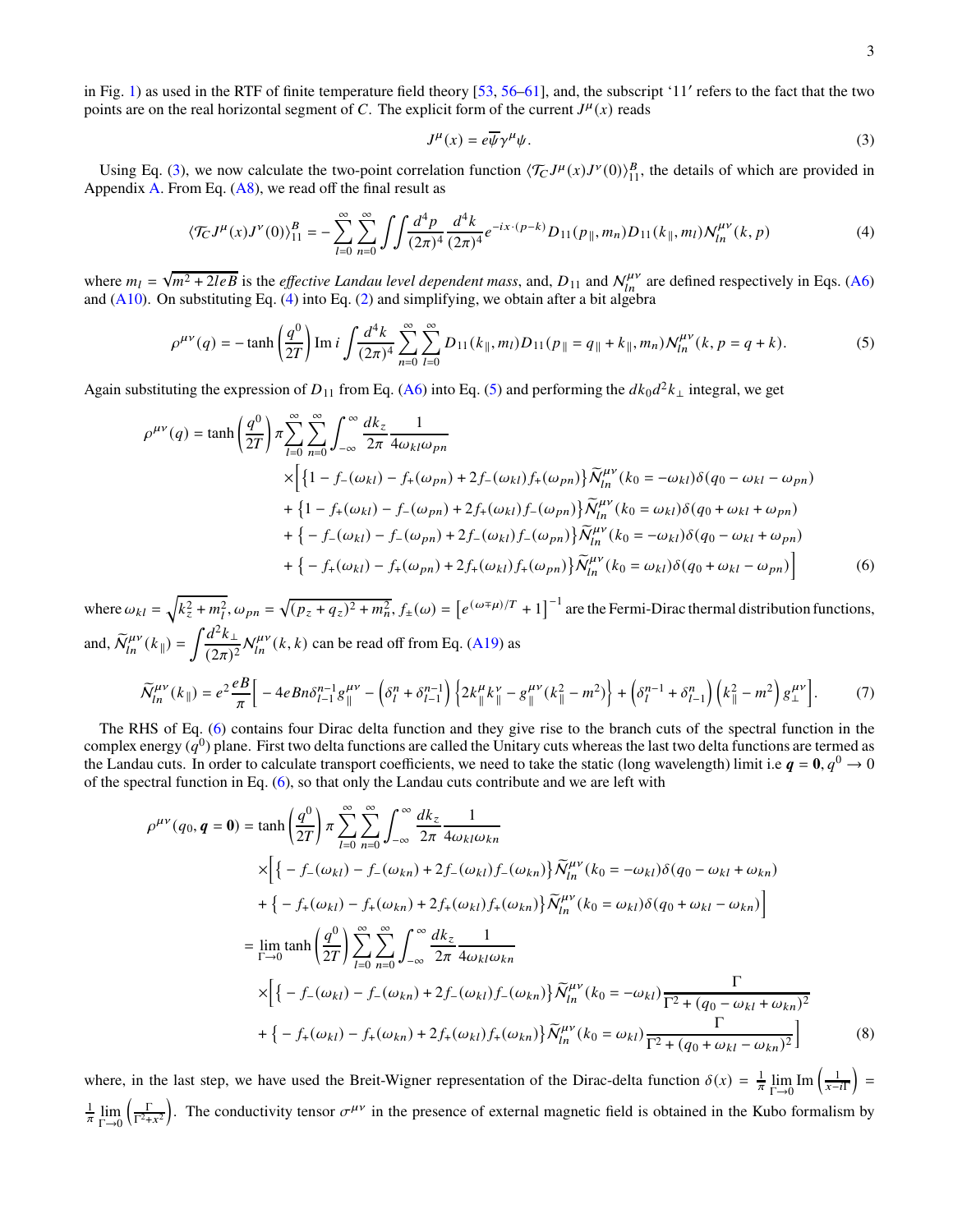taking the zero-momentum limit of  $\rho^{\mu\nu}/q^0$  or alternatively by using the L'Hospital's rule as

<span id="page-3-0"></span>
$$
\sigma^{\mu\nu}(T,\mu,B) = \frac{\partial \rho^{\mu\nu}}{\partial q_0} \Big|_{q=0,q_0 \to 0} = \lim_{\Gamma \to 0} \sum_{l=0}^{\infty} \sum_{n=0}^{\infty} \frac{1}{2T} \int_{-\infty}^{\infty} \frac{dk_z}{2\pi} \frac{1}{4\omega_{kl}\omega_{kn}} \frac{\Gamma}{\Gamma^2 + (\omega_{kl} - \omega_{kn})^2} \times \Big[ \Big\{ -f_{-}(\omega_{kl}) - f_{-}(\omega_{kn}) + 2f_{-}(\omega_{kl})f_{-}(\omega_{kn}) \Big\} \widetilde{N}_{ln}^{\mu\nu}(k_0 = -\omega_{kl}) + \Big\{ -f_{+}(\omega_{kl}) - f_{+}(\omega_{kn}) + 2f_{+}(\omega_{kl})f_{+}(\omega_{kn}) \Big\} \widetilde{N}_{ln}^{\mu\nu}(k_0 = \omega_{kl}) \Big]
$$
(9)

Since our focal zone is the core of NS, where an extreme relativistic degenerate (super-dense massless) Fermionic matter can be expected, so we will impose the  $T \to 0$  limit to Eq. [\(9\)](#page-3-0). In order to take  $T \to 0$  limit to Eq. (9), we first rewrite it as

<span id="page-3-3"></span>
$$
\sigma^{\mu\nu}(T,\mu,B) = -\lim_{\Gamma \to 0} \sum_{l=0}^{\infty} \sum_{n=0}^{\infty} \frac{1}{2} \int_{-\infty}^{\infty} \frac{dk_z}{2\pi} \frac{1}{4\omega_{kl}\omega_{kn}} \frac{\Gamma}{\Gamma^2 + (\omega_{kl} - \omega_{kn})^2}
$$

$$
\times \left[ \left\{ \frac{f_{-}(\omega_{kl})}{f_{-}(\omega_{kn})} \frac{\partial}{\partial \mu} f_{-}(\omega_{kn}) + \frac{f_{-}(\omega_{kn})}{f_{-}(\omega_{kl})} \frac{\partial}{\partial \mu} f_{-}(\omega_{kl}) \right\} \widetilde{N}_{ln}^{\mu\nu}(k_0 = -\omega_{kl}) + \left\{ \frac{f_{+}(\omega_{kl})}{f_{+}(\omega_{kn})} \frac{\partial}{\partial \mu} f_{+}(\omega_{kn}) + \frac{f_{+}(\omega_{kn})}{f_{+}(\omega_{kl})} \frac{\partial}{\partial \mu} f_{+}(\omega_{kl}) \right\} \widetilde{N}_{ln}^{\mu\nu}(k_0 = \omega_{kl}) \right].
$$
(10)

In the zero temperature limit, the thermal distribution function will behave like the Heaviside step function  $\Theta(x)$  as

<span id="page-3-1"></span>
$$
\lim_{T \to 0} f_{\pm}(\omega) = \lim_{T \to 0} \frac{1}{e^{(\omega \mp \mu)/T} + 1} = \Theta(-\omega \pm \mu). \tag{11}
$$

where, the step function is defined as

<span id="page-3-2"></span>
$$
\Theta(x) = \begin{cases} 1 & \text{if } x > 0, \\ 1/2 & \text{if } x = 0, \\ 0 & \text{if } x < 0. \end{cases}
$$
 (12)

Using Eqs. [\(11\)](#page-3-1) and [\(12\)](#page-3-2) in Eq. [\(10\)](#page-3-3), we get after some simplifications

<span id="page-3-4"></span>
$$
\sigma^{\mu\nu}(T \to 0, \mu, B) = -\lim_{\Gamma \to 0} \sum_{l=0}^{\infty} \sum_{n=0}^{\infty} \int_{-\infty}^{\infty} \frac{dk_z}{2\pi} \frac{1}{4\omega_{kl}\omega_{kn}} \frac{\Gamma}{\Gamma^2 + (\omega_{kl} - \omega_{kn})^2}
$$

$$
\times \left[ \{ \Theta(-\mu - \omega_{kl})\delta(-\mu - \omega_{kn}) + \Theta(-\mu - \omega_{kn})\delta(-\mu - \omega_{kl}) \} \widetilde{N}_{ln}^{\mu\nu}(k_0 = -\omega_{kl}) + \{ \Theta(\mu - \omega_{kl})\delta(\mu - \omega_{kn}) + \Theta(\mu - \omega_{kn})\delta(\mu - \omega_{kl}) \} \widetilde{N}_{ln}^{\mu\nu}(k_0 = \omega_{kl}) \right].
$$
(13)

Finally considering the Fermion chemical potential  $\mu > 0$ , the antiparticle distributions will not contribute to the spectral function. Even at low  $T$  and high density region, one can safely discard the sub-leading anti-particle contribution to the spectral functions. Thus, ignoring the anti-particle part in Eq. [\(13\)](#page-3-4) we get,

<span id="page-3-6"></span>
$$
\sigma^{\mu\nu}(T \to 0, \mu > 0, B) = -\lim_{\Gamma \to 0} \sum_{l=0}^{\infty} \sum_{n=0}^{\infty} \int_{-\infty}^{\infty} \frac{dk_z}{2\pi} \frac{1}{4\omega_{kl}\omega_{kn}} \frac{\Gamma}{\Gamma^2 + (\omega_{kl} - \omega_{kn})^2} \widetilde{N}_{ln}^{\mu\nu}(k_0 = \omega_{kl})
$$

$$
\times \{ \Theta(\mu - \omega_{kl}) \delta(\mu - \omega_{kn}) + \Theta(\mu - \omega_{kn}) \delta(\mu - \omega_{kl}) \}.
$$
(14)

In the presence of background magnetic field, all the transport coefficients including the electrical conductivity  $\sigma^{\mu\nu}$  becomes anisotropic. The electrical conductivity parallel ( $\parallel$ ) and perpendicular ( $\perp$ ) to the magnetic field direction can be calculated from

<span id="page-3-5"></span>
$$
\sigma_{\parallel} = b^{\alpha} b^{\beta} \Delta_{\alpha\mu} \Delta_{\beta\nu} \sigma^{\mu\nu},\tag{15}
$$

$$
\sigma_{\perp} = -\frac{1}{2} \Xi^{\alpha\beta} \Delta_{\alpha\mu} \Delta_{\beta\nu} \sigma^{\mu\nu},\tag{16}
$$

where,  $\Delta^{\mu\nu} = (g^{\mu\nu} - u^{\mu}u^{\nu})$  is a projector orthogonal to  $u^{\mu}$ ,  $b^{\mu} = \frac{1}{2B} \varepsilon^{\mu\nu\alpha\beta} F_{\nu\alpha} u_{\beta}$ ,  $F_{\mu\nu} = (\partial_{\mu}A^{\text{ext}}_{\nu} - \partial_{\nu}A^{\text{ext}}_{\mu})$  is the electromagnetic field strength tensor, and,  $\Xi^{\mu\nu} = (\Delta^{\mu\nu} + b^{\mu}b^{\nu})$ . Here,  $u^{\mu}$  is the medium four-velocity. In the Local Rest Frame (LRF) of the medium  $u_{\text{LRF}}^{\mu} \equiv (1, 0)$  and  $b_{\text{LRF}}^{\mu} \equiv (0, \hat{z})$ . It can be noticed that, Eqs. [\(15\)](#page-3-5) and [\(16\)](#page-3-5) also yield the following expressions of the parallel and perpendicular conductivities in terms of different components of the conductivity tensor:

$$
\sigma_{\parallel} = \sigma^{33},\tag{17}
$$

$$
\sigma_{\perp} = \frac{1}{2} \left( \sigma^{11} + \sigma^{22} \right) \tag{18}
$$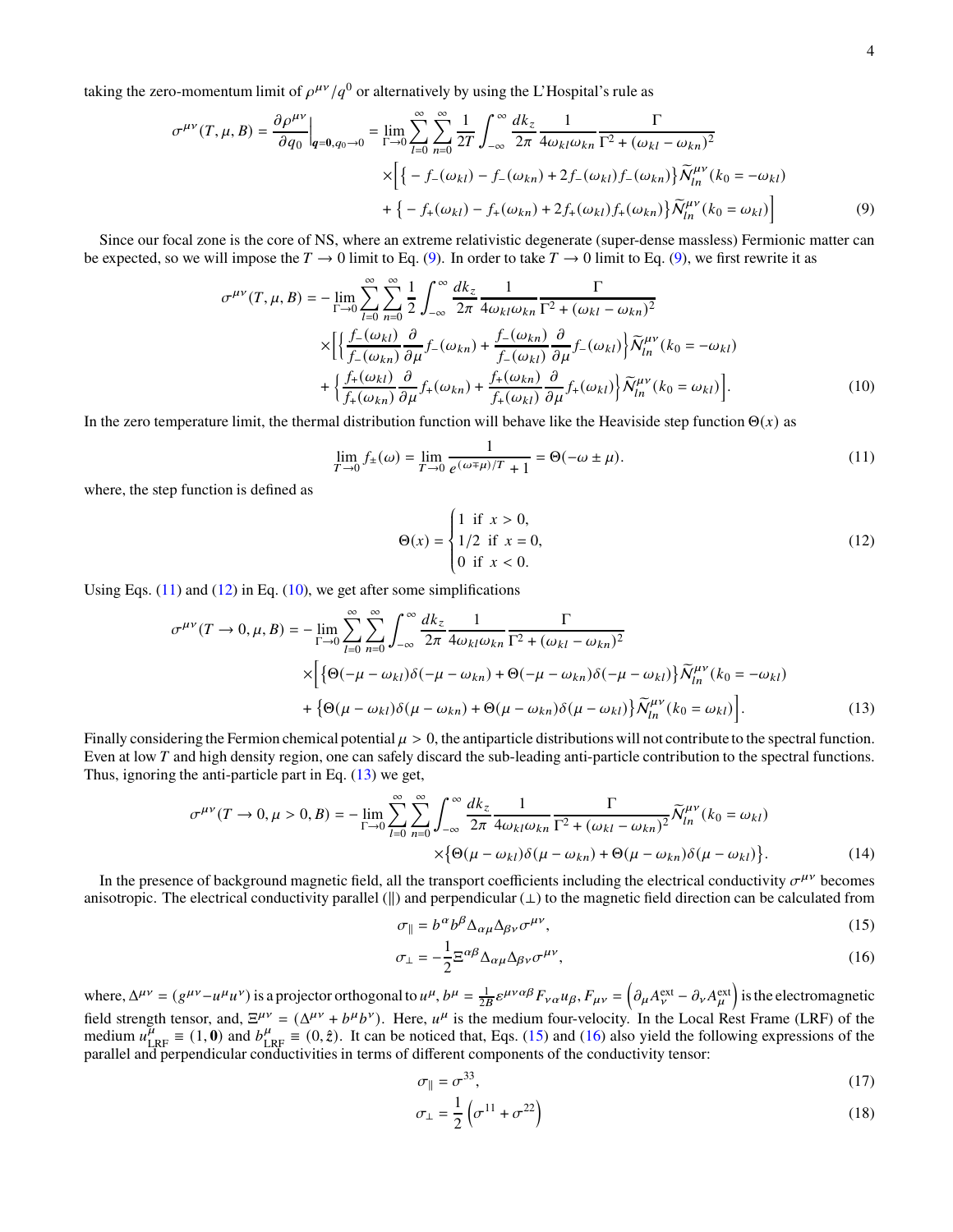which are easier to understand in terms of physical interpretation.

Till now, Γ in Eq. [\(14\)](#page-3-6) is an infinitesimal parameter corresponding to the Breit-Wigner representation of the Dirac delta function. Since we have taken a system of non-interacting particles, the transport coefficients should diverge (like the case of an ideal gas) and is apparent from Eq. [\(14\)](#page-3-6) in the limit  $\Gamma \rightarrow 0$ . In order to get non-divergent values of the electrical conductivity, we must consider finite value of  $\Gamma > 0$  which corresponds to switching on the interactions among the particles, thus allowing dissipation in the medium. Γ can be identified as the thermal width (or the inverse of relaxation time  $\tau_c$ ). The thermal width Γ can be calculated microscopically from the interaction Lagrangian which involves the estimations of the scattering cross sections (decay rates) among (of) the constituent particles in the presence of magnetic field  $[67–72]$  $[67–72]$ . In present work, we will keep  $\Gamma$  as an input parameter and take it of order of QCD scale  $\Gamma \approx 10^2$  MeV or its inverse time scale (the relaxation time)  $\tau_c \approx 1$  fm. Here our focal interest will be to see the general structure of magneto-thermodynamical phase-space in electrical conduction for any degenerate and massless Dirac fluid. In the rest of the calculation, we thus continue with finite value of Γ. Substituting Eq. [\(14\)](#page-3-6) into Eqs.  $(15)$  and  $(16)$ , we get

<span id="page-4-3"></span>
$$
\sigma_{\parallel,\perp}(\mu,B) = -\sum_{l=0}^{\infty} \sum_{n=0}^{\infty} \int_{-\infty}^{\infty} \frac{dk_z}{2\pi} \frac{1}{4\omega_{kl}\omega_{kn}} \frac{\Gamma}{\Gamma^2 + (\omega_{kl} - \omega_{kn})^2} \widetilde{N}_{ln}^{\parallel,\perp} \left\{ \Theta(\mu - \omega_{kl})\delta(\mu - \omega_{kn}) + \Theta(\mu - \omega_{kn})\delta(\mu - \omega_{kl}) \right\} (19)
$$

where,

<span id="page-4-1"></span>
$$
\widetilde{\mathcal{N}}_{ln}^{\parallel} = b^{\alpha} b^{\beta} \Delta_{\alpha\mu} \Delta_{\beta\nu} \widetilde{\mathcal{N}}_{ln}^{\mu\nu} (k_0 = \omega_{kl}), \tag{20}
$$

$$
\widetilde{\mathcal{N}}_{ln}^{\perp} = -\frac{1}{2} \Xi^{\alpha\beta} \Delta_{\alpha\mu} \Delta_{\beta\nu} \widetilde{\mathcal{N}}_{ln}^{\mu\nu} (k_0 = \omega_{kl}). \tag{21}
$$

Substituting Eq.  $(7)$  into Eqs.  $(20)$  and  $(21)$  and simplifying we get,

<span id="page-4-2"></span>
$$
\widetilde{\mathcal{N}}_{ln}^{\parallel} = -2e^2 \frac{e}{\pi} k_z^2 (2 - \delta_l^0) \delta_l^n,\tag{22}
$$

$$
\widetilde{N}_{ln}^{\perp} = -2e^2 \frac{(eB)^2}{\pi} l(\delta_l^{n-1} + \delta_{l-1}^n).
$$
\n(23)

Finally substituting Eqs. [\(22\)](#page-4-2) and [\(23\)](#page-4-2) into [\(19\)](#page-4-3) and performing the remaining  $dk_z$  integral using the Dirac delta function, we get after long but straightforward algebra the following analytic expressions of the parallel and perpendicular conductivities:

<span id="page-4-4"></span>
$$
\sigma_{\parallel} = e^2 \left( \frac{eB}{2\pi^2} \right) \frac{1}{\Gamma \mu} \sum_{l=0}^{l_{\text{max}}} (2 - \delta_l^0) \sqrt{\mu^2 - m_l^2} \Theta(\mu - m_l), \tag{24}
$$

$$
\sigma_{\perp} = e^2 \left( \frac{eB}{2\pi^2} \right) \frac{\Gamma}{\Gamma^2 + (\mu - \sqrt{\mu^2 - 2eB})^2} \frac{1}{\sqrt{\mu^2 - 2eB}} \sum_{l=1}^{l_{\text{max}}} \frac{(2l - 1)eB}{\sqrt{\mu^2 - m_l^2}} \Theta(\mu - m_l), \tag{25}
$$

where,

<span id="page-4-5"></span>
$$
l_{\max} = \left\lfloor \frac{\mu^2 - m^2}{2eB} \right\rfloor \tag{26}
$$

in which the floor function  $|x| =$  'largest integer less than or equal to x'. It can be observed that, the presence of the Kronecker delta functions in Eqs. [\(22\)](#page-4-2) and [\(23\)](#page-4-2) have killed one of the double sums of Eq. [\(19\)](#page-4-3) and the presence of the step functions  $\Theta(\mu - m_l)$  in Eqs. [\(24\)](#page-4-4) and [\(25\)](#page-4-4) have restricted the upper limit of the infinite sum over index *l* to *l*<sub>max</sub> given in Eq. [\(26\)](#page-4-5).

It is also worth noticing that, the presence of the Dirac delta functions in Eq. [\(14\)](#page-3-6) have made the Fermi momentum along  $\hat{z}$ direction  $k_{zl}^F$  to be quantized as

$$
k_{zl}^{F} = \pm \sqrt{\mu^{2} - m^{2} - 2leB} \quad ; \quad l \in \{0, \mathbb{Z}^{+}\}
$$
  
=  $\pm \sqrt{\mu^{2} - m^{2}} \quad , \pm \sqrt{\mu^{2} - m^{2} - 2eB} \quad , \cdots \quad , \pm \sqrt{\mu^{2} - m^{2} - 2l_{\text{max}}eB}.$  (27)

#### <span id="page-4-0"></span>**III. NUMERICAL RESULTS AND DISCUSSIONS**

Lets us start our result section first by simple graphical representation of maximum value of Landau level  $l_{\text{max}}$  as a function of  $eB$  and  $\mu$  in Fig. [2\(](#page-5-0)a) and (b), which will be very useful to understand our latter results. We have plotted integers values of  $l_{max} = \left| \frac{\mu^2 - m^2}{2eB} \right|$  vs eB and  $\mu$  in Fig. [2\(](#page-5-0)a) and (b) for massless Fermionic matter at different values of  $\mu$  and eB respectively. Here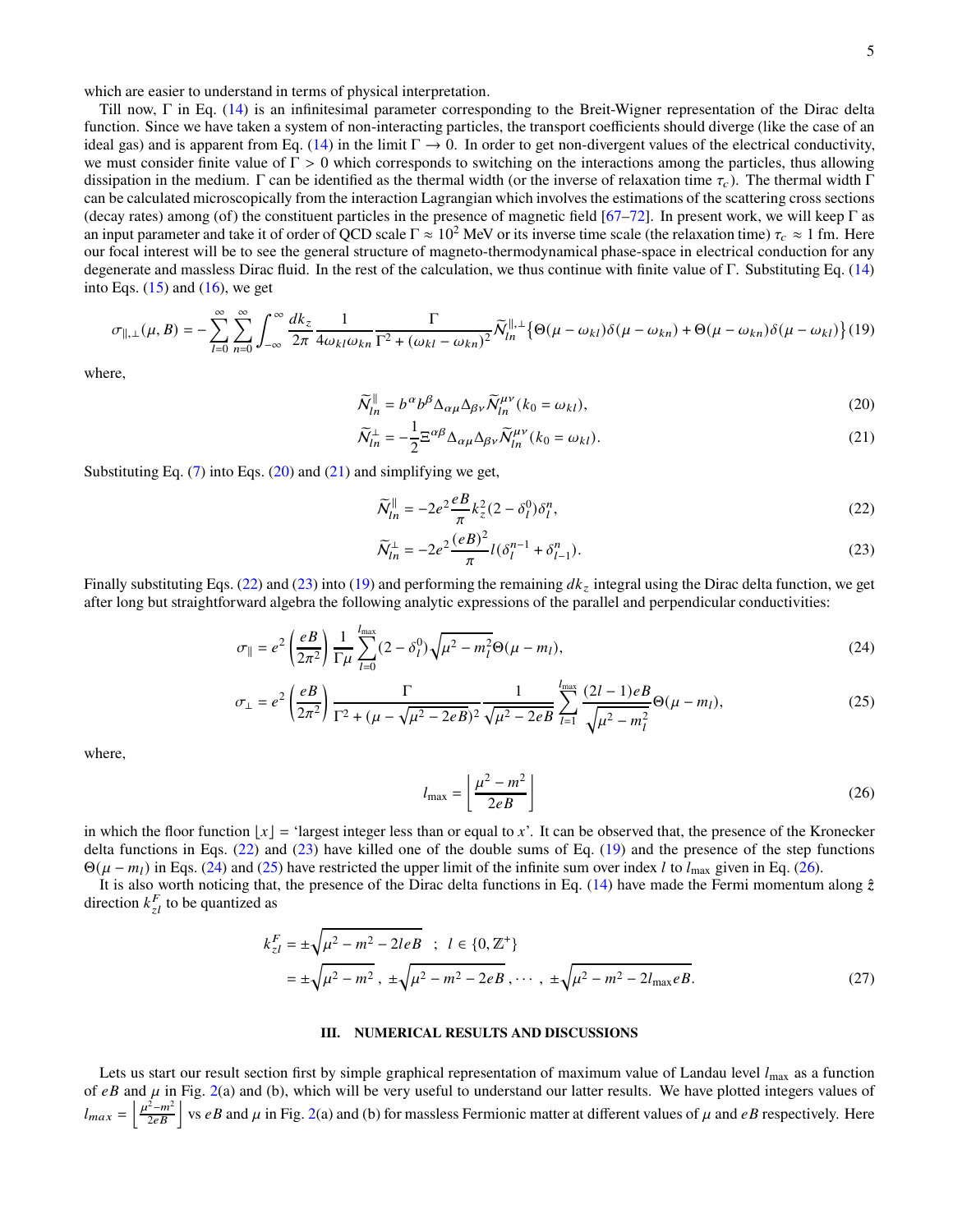

<span id="page-5-0"></span>Figure 2. (Color Online) The variation of  $l_{\text{max}}$  as a function of (a) magnetic field for different values of chemical potential, and, (b) chemical potential for different values of magnetic field.

one can see a rough transition from continuous to quantized pattern as we increase  $\epsilon B$  and decrease  $\mu$ . It may be considered as a visual transition from classical zone with low  $e\bar{B}$  and/or high  $\mu$  to quantum zone with high  $e\bar{B}$  and/or low  $\mu$ .

Next, our aim to go for numerical discussions of field theoretical expressions of conductivity components, given in Eqs. [\(24\)](#page-4-4) and [\(25\)](#page-4-4). To understand the field theoretical contribution in these expressions, let us have a quick recapitulation of the classical and quantum mechanical expressions of conductivity in magnetic field from Ref. [\[41\]](#page-12-4). In the presence of magnetic field, the electrical conductivity obtained from RTA formalism  $\sigma_{\parallel,\perp}$  is given by

<span id="page-5-2"></span>
$$
\sigma_{\parallel,\perp}^{\rm RTA} = \frac{ge^2}{3\pi^2} \frac{(\mu^2 - m^2)^{3/2}}{\mu} \tau_c^{\parallel,\perp}
$$
 (28)

where,  $\tau_c^{\parallel, \perp}$  are the effective relaxation times given by

<span id="page-5-3"></span>
$$
\tau_c^{||} = \tau_c,\tag{29}
$$

$$
\tau_c^{\perp} = \frac{\tau_c}{1 + \frac{\tau_c^2}{\tau_B^2}},\tag{30}
$$

g is the spin degeneracy factor,  $\tau_c$  is the relaxation time in the absence of magnetic field and  $\tau_B$  is the inverse of cyclotron frequency given by  $\tau_B = \frac{\omega}{eB}$ . The RTA expression of  $\sigma_{\parallel,\perp}$ , which may be called as classical mechanical (CM) expressions, gets modified on the imposition of Landau quantization to the dispersion of charged particles and we obtain the quantum mechanical (QM) version of  $\sigma_{\parallel,\perp}$ . Classical to quantum transformation is done by hand as to modify the energy dispersion  $\omega_k = \sqrt{k^2 + m^2} \to \omega_{kl} = \sqrt{k_z^2 + m^2 + 2leB}$ , where  $k_z$  is the momentum along  $\hat{z}$ -direction (in the direction of magnetic field), m is the mass,  $l$  is the Landau level. The modified QM expressions are given by  $[41]$ 

𝐵

<span id="page-5-1"></span>
$$
\sigma_{\parallel}^{\text{QM}} = \frac{e^2}{2\pi^2} e B \sum_{l=0}^{l_{\text{max}}} \alpha_l \frac{\sqrt{\mu^2 - 2leB - m^2}}{\mu} \tau_c,
$$
\n(31)

$$
\sigma_{\perp}^{\text{QM}} = \frac{e^2}{2\pi^2} e B \sum_{l=1}^{l_{\text{max}}} \frac{2leB}{\mu \sqrt{\mu^2 - 2leB - m^2}} \frac{\tau_c}{1 + \frac{\tau_c^2}{\tau_B^2}},\tag{32}
$$

where  $\alpha_l = (2 - \delta_l^0)$  and the summation has been performed upto the highest Landau level  $l_{\text{max}} = \left| \frac{\mu^2 - m^2}{2eB} \right|$ . Similar to the RTA expressions  $\sigma_{\|\cdot\|}^{\text{RTA}}$  and quantum mechanical expressions  $\sigma_{\|\cdot\|}^{\text{QM}}$  $\mathbb{Q}_{\parallel,\perp}^{\text{QM}}$ , we can call the Kubo expressions of Eqs. [\(24\)](#page-4-4) and [\(25\)](#page-4-4) as  $\sigma_{\parallel,\perp}^{\text{QFT}}$ ∪rı<br>∥,⊥ ' since the calculations are based on quantum field theory (QFT) at finite  $\mu$  and  $B$ .

Next, we have generated the curves for conductivity components of RTA, QM and QFT. In all the graphs we have considered the variations of the dimensionless quantity  $\sigma/(\tau_c \mu^2)$  with eB and  $\mu$ . We have also fixed  $\tau_c = \Gamma^{-1} = 10$  fm for all the results. Interesting part of our results is the oscillatory behaviour of QM and QFT curves, which can be realized as so-called Shubnikov-de Haas (SdH) effect [\[42](#page-12-5)[–45](#page-12-6), [53](#page-12-13), [73](#page-12-17), [74\]](#page-12-18) or SdH oscillations. In this effect, at low temperatures and at intense magnetic fields, the electrical conductivity can oscillate. This phenomena is quite well known in condense matter physics. Present work indicates a possibility of this phenomena in compact star environment, where also a strong magnetic field is expected in dense matter.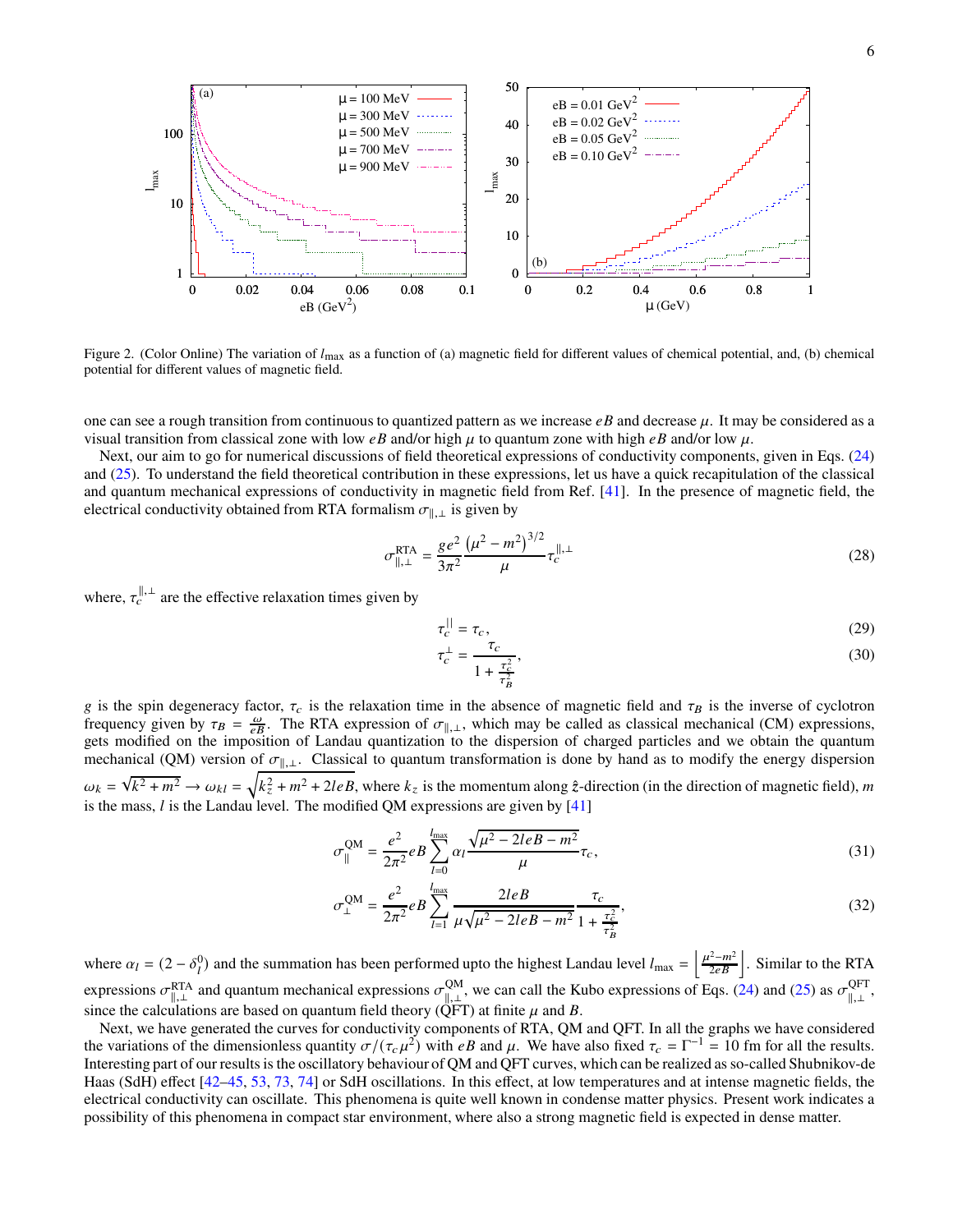

<span id="page-6-0"></span>Figure 3. The variation of CM and QM/QFT values of  $\sigma_{\parallel}/(\tau_c \mu^2)$  as a function of (a) magnetic field for different values of  $\mu$ , and, (b) Fermion chemical potential for different values of  $eB$ .

It has also been seen that, SdH oscillations affect the transport and thermodynamic properties of the material [\[53\]](#page-12-13). It was shown in Ref. [\[53\]](#page-12-13), that the free energy of a compact star exhibits prominent oscillatory modes at low temperatures and vanishing modes at higher temperatures. The results of Ref. [\[53](#page-12-13)] is one of the pioneering works where the oscillations were observed to occur in the thermodynamic properties quark matter. The origin of this effect is purely quantum mechanical. In the forthcoming paragraphs we have explored that quantum effect by comparing RTA, QM and QFT curves, where field theoretical changes are our central attention as a main contribution.

In Figs. [3\(](#page-6-0)a) and 3(b), we have plotted the variation of  $\sigma^{||}/(\tau_c\mu^2)$  as a function of  $eB$  and  $\mu$  for CM/RTA, QM and QFT estimations. Comparing Eqs. [\(24\)](#page-4-4) and [\(31\)](#page-5-1), we see that the QM expression  $\sigma_{\parallel}^{QM}$  $\frac{Q_{\text{M}}}{\parallel}$  exactly matches with the corresponding QFT expression  $\sigma_{\parallel}^{\text{QFT}}$ . However, the QM expressions are obtained by impossing Landau quantization to the CM expression by hand, whereas, the QFT expression are obtained from microscopic calculation in terms of the in-medium spectral function. In Fig. [3\(](#page-6-0)a), the red colored solid horizontal line is the RTA curve which is found to be independent of magnetic field. This is expected in classical picture as Lorentz force does not do any work in the direction of magnetic field, but this argument does not work for QM or QFT picture. We can notice a magnetic field dependent parallel conductivity, shown by blue line in Fig. [3\(](#page-6-0)a), which can not be explained by classical Lorentz force only. Here we see the effect of the Landau quantization of energies which give rise to the SdH effect leading to an oscillatory graph as shown by Fig. [3\(](#page-6-0)a).

From Fig. [2\(](#page-5-0)a), we already understood that lesser number of Landau levels will contribute in conduction as the magnetic field will increase. Similarly, for fixed values of  $eB$ , as we decrease  $\mu$ , lesser number of Landau levels will contribute in conduction, which is shown in Fig. [2\(](#page-5-0)b). Hence, the low  $\mu$  and large  $eB$  domain, where lesser number of Landau levels will contribute, can be consider as quantum domain because the microscopic energy quantization can be revealed in macroscopic quantity such as the conductivity. An oscillatory conductivity in low  $\mu$  and high  $e\bar{B}$  zone is observed because of lesser number of Landau levels will contribute in conduction. Reader can understand this fact from Figs. [3\(](#page-6-0)a) and 3(b). The QM results were also disclosed in Ref. ([\[41](#page-12-4)]). So, based on present work and earlier Ref. ([\[41](#page-12-4)]), one can expected SdH effect or oscillatory pattern in the conductivity of dense quark matter, which may exist in the core of NS [\[5](#page-11-4)].

On the other hand, one can call the low  $eB$  and high  $\mu$  domain as classical domain since the CM and QM/QFT curves of Figs. [3\(](#page-6-0)a) and [3\(](#page-6-0)b) are merged here. Reader might be misguided by seeing the QM/QFT expressions, given in Eqs. [\(24\)](#page-4-4) and [\(31\)](#page-5-1), which are proportional to eB and seemed to be zero in the eB  $\rightarrow$  0 limit but it is not true. For small values of eB,  $l_{max}$  of Eq. [\(26\)](#page-4-5) will be quite larger and it is through larger no of Landau level summation, conductivity will converge towards a finite values instead of being zero. In the limit  $eB \to 0$ , the Landau levels will be infinitesimally close to each other and the contributions from an infinite number of such Landau levels add up to the exact continuum result of CM estimation. In numerical point of view, reaching  $eB = 0$  for QM/QFT curves are quite difficult as for that case, infinite number of Landau levels has to be summed ideally.

Next in Figs. [4\(](#page-7-0)a)-(d), we have shown the variation of  $\sigma^{\perp}/(\tau_c\mu^2)$  as a function of eB and  $\mu$  respectively. Unlike to the CM expression of  $\sigma^{\parallel}/(\tau_c\mu^2)$ , its perpendicular component has additional  $\mu$  and  $eB$  dependence due to the factor  $1/\sqrt{2}$  $1 + \left(\frac{\tau_c eB}{\mu}\right)$  $\mathcal{L}^2$ 

in Eqs. [\(28\)](#page-5-2) and [\(30\)](#page-5-3). The factor for small values of  $\epsilon B$  and large values of  $\mu$  become close to one. In Fig. [4\(](#page-7-0)c) and (d), horizontal black solid line indicates CM curve at  $eB = 0$  and red solid line is perpendicular component of CM curves for two different values of  $eB$ . They are merging at high  $\mu$  but the perpendicular component is suppressed from horizontal line due to the factor. When we generate their QM (dash line) and QFT (dotted line) curves by using Eqs.  $(32)$  and  $(25)$ , we get oscillatory pattern for both cases. Unlike to parallel component case, the quantitative values of QM and QFT expressions for parallel conductivity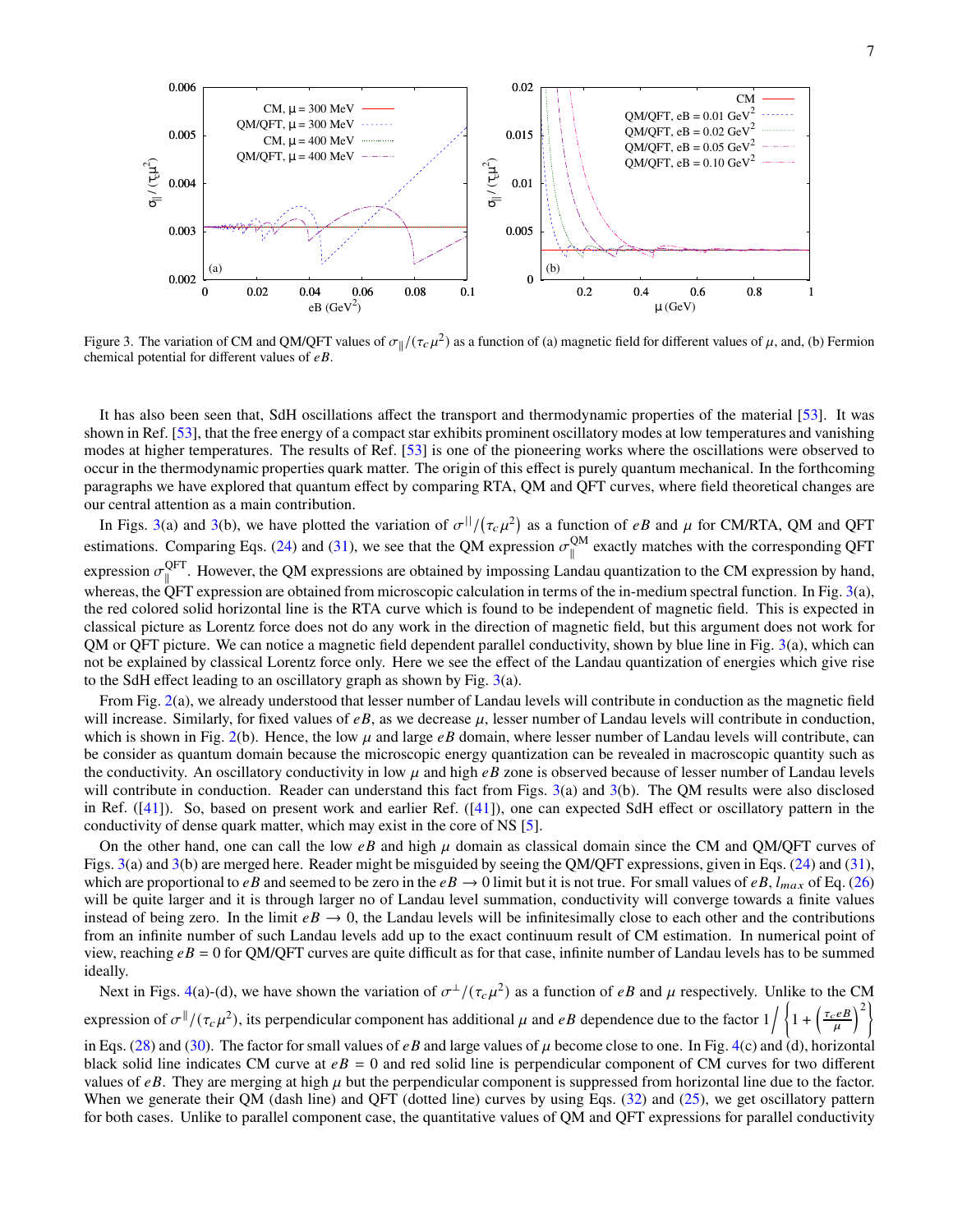are different, which can be understood either by comparing Eqs. [\(32\)](#page-5-1) and [\(25\)](#page-4-4) or by minutely noticing QM (dash line) and QFT (dotted line) curves in Figs. [4\(](#page-7-0)c) and (d). This difference is one of the new finding with respect to earlier Ref.[\[41](#page-12-4)], where QM estimations are presented. And also, we are probably first time revealing this new QFT curve in dense sector, whose difference from QM curve is probably connected with a rich field theoretical effect. The peaks are due to the divergent term 1  $\mu^2-m^2-2l_{\max}B$ 

in the expression of  $\sigma_{\perp}^{\text{QM}}$  $\mathcal{L}^{\text{QM}}_{\perp}$  and  $\sigma^{\text{QFT}}_{\perp}$  $\frac{1}{2}$ . These oscillatory with peak pattern will be faded as we transit from quantum domain (low  $\mu$  and high  $eB$ ) to classical domain (high  $\mu$  and low  $eB$ ). The merging of CM, QM and QFT curves at high  $\mu$  in Fig. [4\(](#page-7-0)c), (d) and low  $eB$  in Fig. [4\(](#page-7-0)a), (b) is disclosing that fact.



<span id="page-7-0"></span>Figure 4. The variation of CM, QM and QFT estimation of  $\sigma_{\perp}/(\tau_c\mu^2)$  as a function of (a) magnetic field for  $\mu = 300$  MeV, (b) magnetic field for  $\mu = 400$  MeV, (c) Fermion chemical potential for  $eB = 0.05$  GeV<sup>2</sup>, and, (d) Fermion chemical potential for  $eB = 0.10$  GeV<sup>2</sup>. The corresponding  $eB = 0$  graphs are also shown in subfigures (c) and (d) for comparison.

At low  $\mu$ , the QM and QFT values of perpendicular component can be zero, which is connected with the LLL approximation. Interestingly, LLL approximation of parallel component will give us non-zero values:

$$
\sigma_{\parallel}^{\text{LLL}} = e^2 \left( \frac{eB}{2\pi^2} \right) \frac{\tau_c}{\mu} \sqrt{\mu^2 - m^2} \Theta(\mu - m), \text{ so that,}
$$
  

$$
\frac{\sigma_{\parallel}^{\text{LLL}}}{\tau_c \mu^2} = \frac{e^2}{2\pi^2} \left( \frac{eB}{\mu^2} \right) \text{ for massless case,}
$$
 (33)

but perpendicular component in LLL approximation become zero,  $\sigma_{\perp}^{LLL} = 0$ . In this extreme low  $\mu$  with  $\mu^2 \le 2eB$  or high  $eB$  with  $eB \ge \mu^2/2$ , which might be considered as extreme quantum domain, there will be no conduction in the perpendicular/transverse direction. It means that 3D anisotrpic conduction picture will be transformed to 1D picture with extreme anisotrpic conduction. We may find a particular domain, where quark core in NS can reach this LLL or 1D picture.

By comparing CM, QM and QFT expressions of perpendicular components, given in Eqs. [\(28\)](#page-5-2), [\(32\)](#page-5-1) and [\(25\)](#page-4-4) respectively, we want to point out another interesting part of our present investigation. Similar to the classical effective relaxation time  $\tau_c^{\perp} = \tau_c / \left(1 + \frac{\tau_c^2}{\tau_B^2}\right)$ ), we can recognize the QFT based effective relaxation time:

$$
\widetilde{\tau}_c^{\perp} = \frac{\Gamma}{\Gamma^2 + \left(\mu - \sqrt{\mu^2 - 2eB}\right)^2} = \tau_c \left/ \left(1 + \frac{\tau_c^2}{\widetilde{\tau}_B^2}\right) \right.,\tag{34}
$$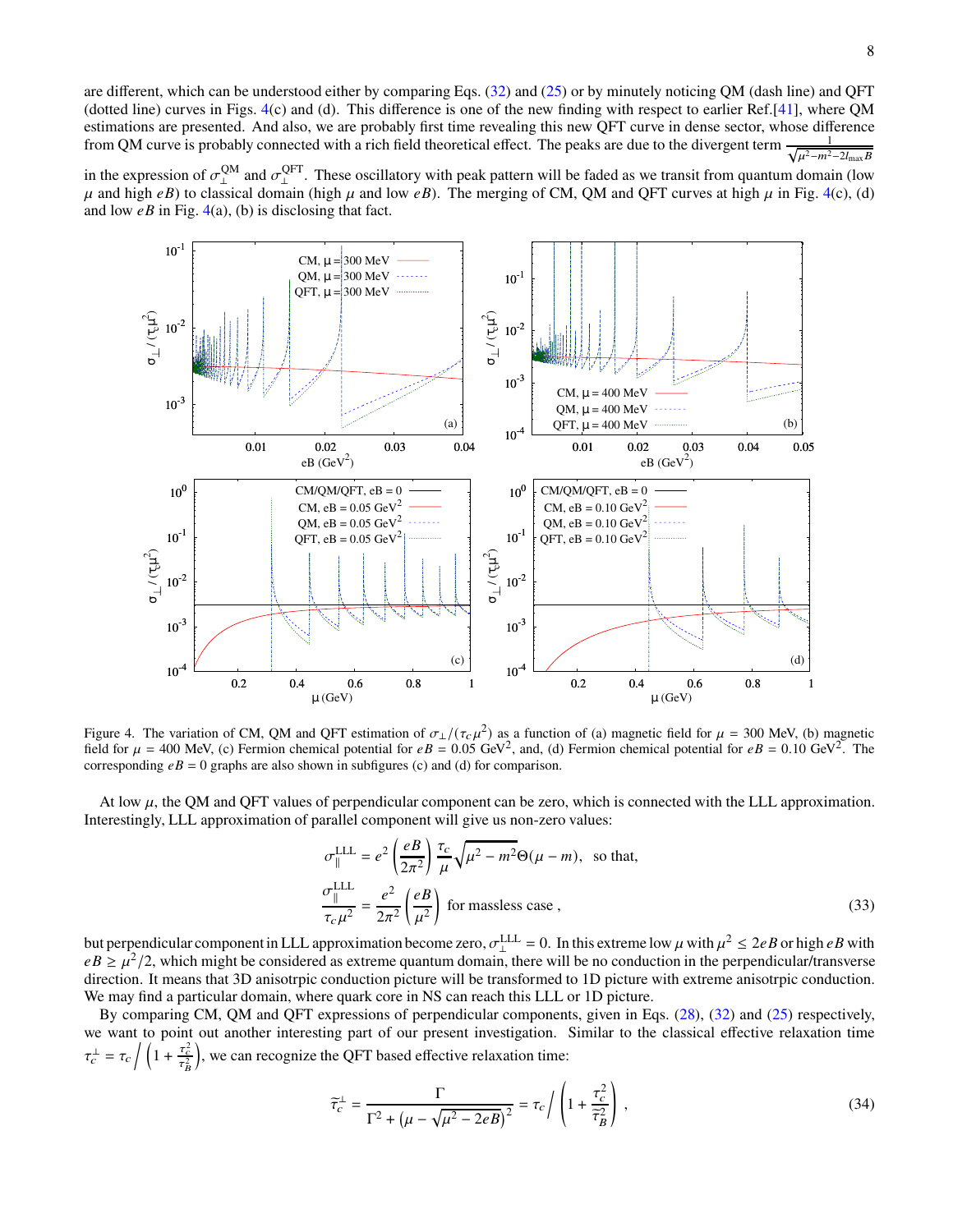where,

$$
\frac{1}{\tilde{\tau}_B} = (\mu - \sqrt{\mu^2 - 2eB}) = \frac{eB}{\mu} \left\{ 1 + \frac{eB}{2\mu^2} + \frac{(eB)^2}{2\mu^4} + \frac{5(eB)^3}{8\mu^6} + \cdots \right\} = \frac{1}{\tau_B} \left\{ 1 + \frac{1}{2\mu\tau_B} + \frac{1}{2(\mu\tau_B)^2} + \frac{5}{8(\mu\tau_B)^3} + \cdots \right\}
$$
(35)

One can see that for  $\frac{1}{\mu \tau_B} = \frac{e}{\mu^2} \to 0$ ,  $\tilde{\tau}_B \to \tau_B$  as expected. So inverse of cyclotron frequency  $\tau_B = \frac{\mu}{eB}$  in classical domain, i.e. small  $eB$  and large  $\mu$ , will transform into

<span id="page-8-1"></span>
$$
\widetilde{\tau}_B = \tau_B \left[ \left\{ 1 + \frac{1}{2} \left( \frac{e}{\mu^2} \right) + \frac{1}{2} \left( \frac{e}{\mu^2} \right)^2 + \frac{5}{8} \left( \frac{e}{\mu^2} \right)^3 + \ldots \right\},\right] \tag{36}
$$

as we go towards quantum domain, i.e. large  $e\beta$  and small  $\mu$ . Interestingly we can compare this fact with the transition from non-relativistic (NR) energy momentum relation  $E_{NR} = \frac{p^2}{2m}$  $\frac{p^2}{2m}$  to relativistic (R) series-type relation  $E_R = E_{NR} \left[1 - \frac{1}{4}\right]$  $\int$ m  $\Big)^2$  + ....], whose higher order terms become important as we increase the momentum  $p$  or velocity gradually. Similarly, as we increase eB and/or decrease  $\mu$  or increase  $\frac{e}{\mu^2}$ , higher order terms of Eq. [\(36\)](#page-8-1) will be important. So one may get a comparative feelings between this CM to QFT transition for effective cyclotron frequency and the NR to R transition for kinetic energy. We are first time addressing this fact, which probably carry very important field theoretical information.



<span id="page-8-2"></span>Figure 5. The variation of the ratio  $\tau_B/\tilde{\tau}_B$  as a function of (a) magnetic field for different values of  $\mu$ , and, (b) Fermion chemical potential for different values of  $eB$ .

In the quantum mechanical expressions, reader should notice that classical quantity  $\tau_B$  is still present in  $\sigma_\perp^{\rm QM}$  $\mathcal{L}^{\text{QM}}$ , so QM expressions carry semi-classical picture of particle quantization. Actually QM expression is designed by imposing Landau quantization in CM expression. Therefore the momentum integration is only modified but other part remain same as in CM expression. A proper quantized picture is found in the field theoretical expressions  $\sigma_{\perp}^{\text{QFT}}$  $\frac{1}{2}$ . This important difference between CM/QM and QFT results manifests itself through an analogy of the anisotropic factor  $\frac{-1}{\cdot}$  $1 + \frac{\tau_c^2}{\tau_n^2}$ in CM/QM sector to the factor  $\frac{\Gamma}{(\mu - \sqrt{\mu^2 - 2eB})^2 + \Gamma^2}$  in

QFT sector. We have taken the ratio of cyclotron time period for CM/QM to that of QFT  $\tau_B/\tilde{\tau}_B$  and plotted against  $eB$  and  $\mu$  in Figs. [5\(](#page-8-2)a) and 5(b) respectively, where a clear deviation from one is noticed for quantum domain i.e. high  $eB$  and low  $\mu$  regions. We see that cyclotron time period for CM is larger than that of QFT in that domain. It means that QFT push the system with larger cyclotron frequency and lesser cyclotron time period, for which anisotropic conduction will also be increased.

## <span id="page-8-0"></span>**IV. SUMMARY AND CONCLUSIONS**

Present work have explored field theoretical structure of electrical conductivity of degenerate relativistic fermionic matter in presence of magnetic field. With the help of Schwinger's proper time formalism, two point function of current-current correlator in one-loop diagram level is obtained for the degenerate fermionic medium. Owing to the Kubo relation, conductivity tensor is realized as zero momentum limit of the current-current correlator, whose one-loop level diagram carry two propagators with two different Landau level sumation. Due to orthogonal properties of Laggure polynomials, conduction along perpendicular direction selects ±1 differences of Landau levels of propagators, while parallel conduction selects propagators with same Landau levels. This fact is well established in our earlier work [\[39](#page-12-1)] for finite temperature calculation, which is modified in present work for finite density picture, relevant for compact star environment.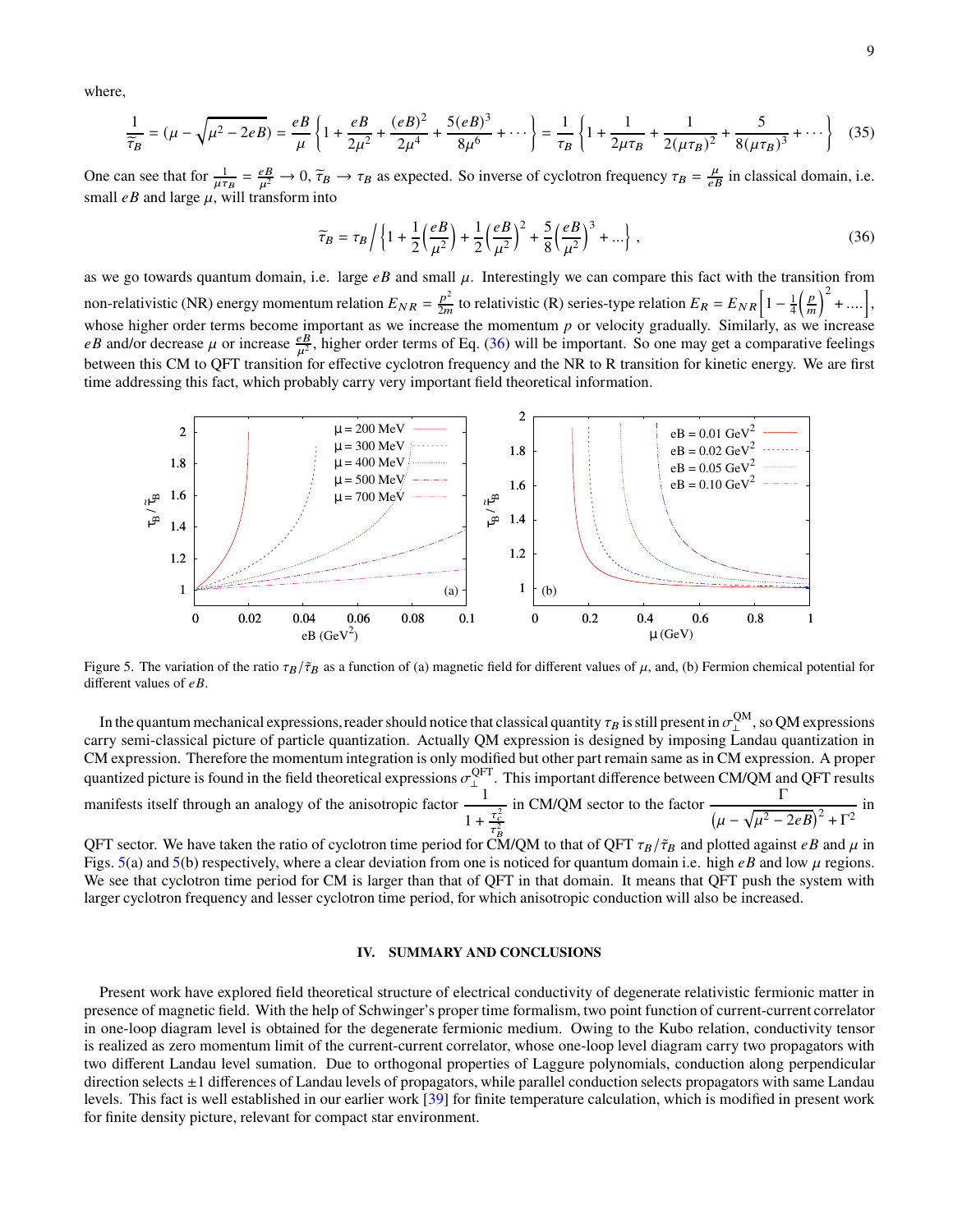After going through a rigorous calculations, based on real-time formalism thermal field theory, we get at the end very simple algebric relations with Landau level summation. Based on relaxation time approximation (RTA) method, Ref. [\[41\]](#page-12-4) has obtained similar kind of algebric expressions for degenerate fermionic matter, which is called here as classical mechanical (CM) expressions, and its Landau quantization extension is called as quantum mechanical (QM) expressions for distinguishing them from our quantum field theoretical (QFT) expressions, addressed in present work. We have found that QFT expression is exactly same with QM expression for parallel conductivity component but they are different for perpendicular component. It is non-zero cyclotron frequency, which is entered into the CM expression of perpendicular component of electrical conductivity and responsible for reducing its conduction along perpendicular direction with respect to its parallel component. In QFT expression of perpendicular conductivity, we get a completely new expression of cyclotron frequency, which become quite larger than its classical values in the quantum domain. Low chemical potential and high magnetic field can be considered as quantum domain, where parallel and perpendicular conductivity components get oscillating pattern like Shubnikov-de Haas (SdH) oscillation, which is well known phenomenon in condense matter physics. Present work announce a possibility of SdH or quantized pattern of conductivity tensor in compact star environment, which may demand more future works, related with this particular topic from theoretical and phenomenological sides of astro-physics sector.

### **ACKNOWLEDGEMENTS**

Sarthak Satpathy thanks Amaresh Jaiswal for getting short visit platform in NISER, Bhubaneswar, funded from DST-INSPIRE faculty with Grants No. DST/INSPIRE/04/2017/000038. Snigdha Ghosh is funded by the Department of Higher Education, Government of West Bengal. SS thanks Guruprasad Kadam, Jayanta Dey and Hemant Sharma for valuable discussions. Snigdha Ghosh acknowledges Prof. Sourav Sarkar for immense encouragement and support in all respect.

# <span id="page-9-0"></span>**Appendix A: CALCULATION OF THE TWO-POINT CORRELATION FUNCTION**

In this appendix, we will calculate the two-point vector current correlation function  $\langle \mathcal{T}_C J^\mu(x) J^\nu(y) \rangle_{11}^B$  in the presence of external magnetic field. We have from Eq. [\(3\)](#page-2-0)

<span id="page-9-2"></span>
$$
\langle \mathcal{T}_c J^\mu(x) J^\nu(y) \rangle_{11}^B = e^2 \left\langle \mathcal{T}_c \overline{\psi}(x) \gamma^\mu \psi(x) \overline{\psi}(y) \gamma^\nu \psi(y) \right\rangle_{11}^B. \tag{A1}
$$

Applying Wick's theorem on the RHS of Eq. [\(A1\)](#page-9-2) yields

<span id="page-9-3"></span>
$$
\langle \mathcal{T}_c J^\mu(x) J^\nu(y) \rangle_{11}^B = e^2 \left\langle \mathcal{T}_c \overline{\psi}^{\dagger}(x) \gamma^\mu \overline{\psi}(x) \overline{\psi}(y) \gamma^\nu \psi(y) \right\rangle_{11}^B
$$
  
=  $-e^2 \text{Tr} \left\{ \gamma^\mu S_{11}^B(x, y) \gamma^\nu S_{11}^B(y, x) \right\}$  (A2)

where,  $S_{11}^{B}(x, y) = \langle \mathcal{T}_{C} \psi(x) \overline{\psi}(y) \rangle_{11}^{B}$  denotes the 11-component of the coordinate space thermo-dense-magnetic Dirac propagator in RTF. It is to be noted that, Eq. [\(A2\)](#page-9-3) remains valid even if the Fermion field  $\psi$  is a multiplet, in which case, the traces will have to be taken over all the spaces belonging to the multiplet in addition to the Dirac space. The magnetized Dirac propagator  $S_{11}^{B}(x, y) = \Phi(x, y) S_{11}^{B}(x - y)$  is not translationally invariant due to the the gauge dependent phase factor  $\Phi(x, y)$  (which explicitly breaks the translational invariance), however it can partially be Fourier transformed to the momentum space as

<span id="page-9-4"></span>
$$
S_{11}^{B}(x, y) = \Phi(x, y) \int \frac{d^4 p}{(2\pi)^4} e^{-ip \cdot (x-y)} \left( -i S_{11}^{B}(p) \right)
$$
 (A3)

where,  $S_{11}^{B}(p)$  is the 11-component of the momentum space free thermo-dense-magnetic Dirac propagator in RTF whose explicit form reads [\[46,](#page-12-7) [75,](#page-12-19) [76](#page-12-20)]

<span id="page-9-5"></span>
$$
S_{11}^{B}(p) = \sum_{l=0}^{\infty} (-1)^{l} e^{-\alpha_{p}} \mathcal{D}_{l}(p) D_{11}(p_{\parallel}, m_{l}) . \qquad (A4)
$$

In the above equation, *l* denotes the Landau level index,  $\alpha_p = -\frac{p_\perp^2}{eB} \ge 0$ ,  $m_l = \sqrt{m^2 + 2leB}$  is the "*Landau level dependent effective mass*",  $\mathcal{D}_l(p)$  contains the complicated Dirac structure involving the Laguerre polynomials as

$$
\mathscr{D}_l(p) = \left(p_{\parallel} + m\right) \left[ \left(1 + i\gamma^1 \gamma^2\right) L_l(2\alpha_p) - \left(1 - i\gamma^1 \gamma^2\right) L_{l-1}(2\alpha_p) \right] - 4p_{\perp} L_{l-1}^1(2\alpha_p) ,\tag{A5}
$$

with the convention  $L_{-1}(z) = L_{-1}^{1}(z) = 0$ , and,  $D_{11}(p, m)$  is given by

<span id="page-9-1"></span>
$$
D_{11}(p,m) = \left[\frac{-1}{p^2 - m^2 + i\epsilon} - \xi(p.u)2\pi i\delta(p^2 - m^2)\right]
$$
 (A6)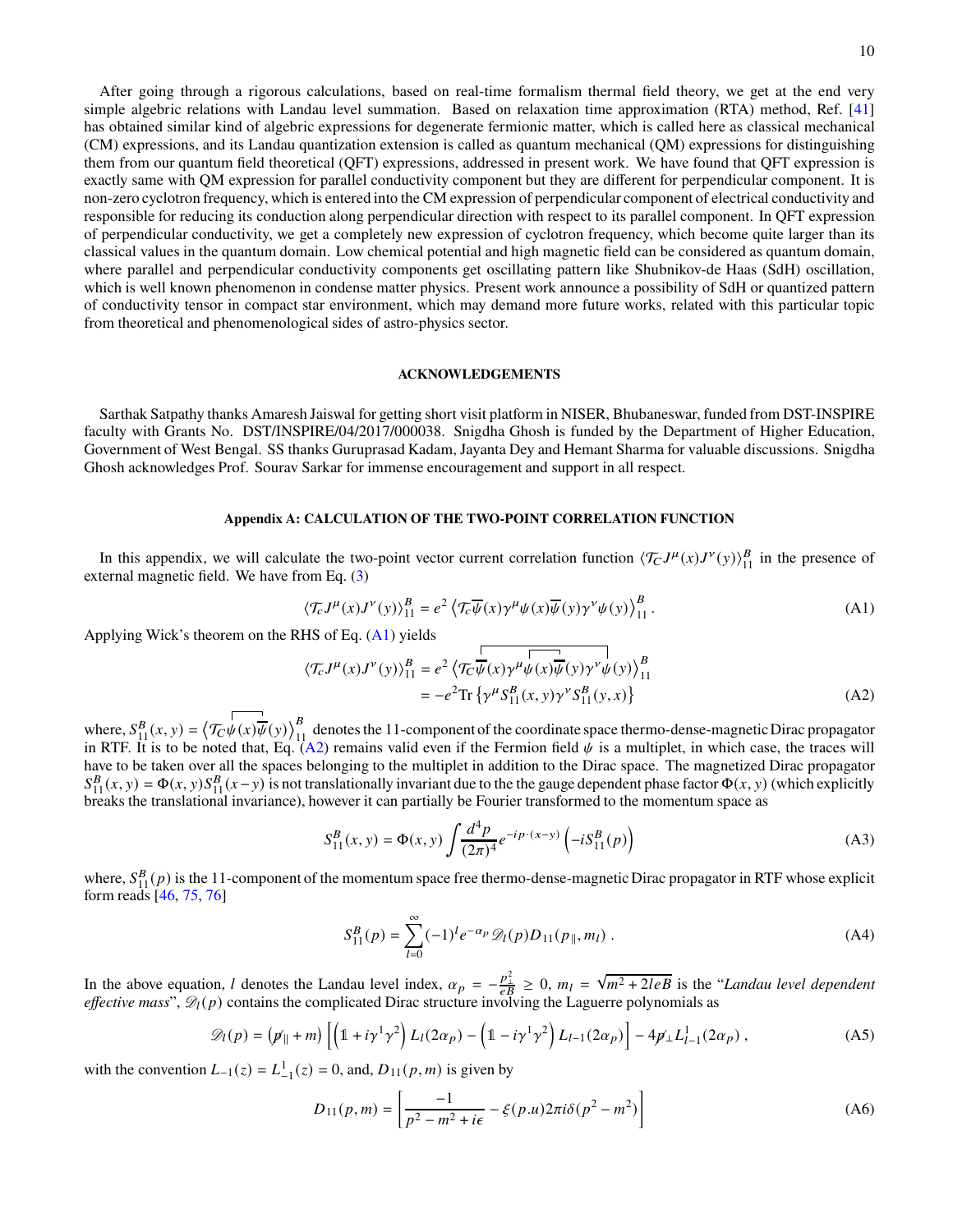in which,  $\xi(x) = \Theta(x) f_+(x) + \Theta(-x) f_-(x)$ ,  $f_+(x) = [e^{(x+\mu)/T} + 1]^{-1}$  are the Fermi-Dirac thermal distribution functions, and,  $u^{\mu}$  is the medium four-velocity. In the Local Rest Frame (LRF) of the medium  $u_{\text{LRF}}^{\mu} \equiv (1, \vec{0})$ .

Substituting Eq.  $(A3)$  into Eq.  $(A2)$ , we get

<span id="page-10-3"></span>
$$
\langle \mathcal{T}_C J^\mu(x) J^\nu(y) \rangle_{11}^B = e^2 \Phi(x, y) \Phi(y, x) \int \int \frac{d^4 p}{(2\pi)^4} \frac{d^4 k}{(2\pi)^4} e^{-i(x-y)\cdot(p-k)} \text{Tr} \left\{ \gamma^\mu S_{11}^B(p) \gamma^\nu S_{11}^B(k) \right\} \tag{A7}
$$

Again substituting Eq. [\(A4\)](#page-9-5) into Eq. [\(A7\)](#page-10-3) and using the fact that  $\Phi(x, y)\Phi(y, x) = 1$ , we get after bit simplifications

<span id="page-10-0"></span>
$$
\langle \mathcal{T}_C J^\mu(x) J^\nu(y) \rangle_{11}^B = -\sum_{l=0}^\infty \sum_{n=0}^\infty \int \int \frac{d^4 p}{(2\pi)^4} \frac{d^4 k}{(2\pi)^4} e^{-i(x-y)\cdot(p-k)} D_{11}(p_{\parallel}, m_n) D_{11}(k_{\parallel}, m_l) N_{ln}^{\mu\nu}(k, p) \tag{A8}
$$

where,

<span id="page-10-4"></span>
$$
\mathcal{N}_{ln}^{\mu\nu}(k,p) = -e^2(-1)^{l+n}e^{-\alpha_k-\alpha_p}\text{Tr}\left\{\gamma^\mu \mathcal{D}_n(p)\gamma^\nu \mathcal{D}_l(k)\right\}.
$$
 (A9)

In the calculation of the electrical conductivity, we actually require the expressions of  $\mathcal{N}_{ln}^{\mu\nu}(k,k)$  and  $\widetilde{\mathcal{N}}_{ln}^{\mu\nu}(k_{\parallel})$  =  $\int \frac{d^2k_{\perp}}{1}$  $\frac{d^2 \kappa_{\perp}}{(2\pi)^2} N_{ln}^{\mu\nu}(k, k)$ . From Eq. [\(A9\)](#page-10-4), we get after evaluating the traces over Dirac matrices

<span id="page-10-1"></span>
$$
\mathcal{N}_{ln}^{\mu\nu}(k,k) = -8e^2 \left[ 8 \left( 2k_{\perp}^{\mu} k_{\perp}^{\nu} - k_{\perp}^2 g^{\mu\nu} \right) \mathcal{B}_{ln}(k_{\perp}^2) + \left\{ 2k_{\parallel}^{\mu} k_{\parallel}^{\nu} - g_{\parallel}^{\mu\nu} (k_{\parallel}^2 - m^2) \right\} C_{ln}(k_{\perp}^2) + g_{\perp}^{\mu\nu} \left( k_{\parallel}^2 - m^2 \right) \mathcal{D}_{ln}(k_{\perp}^2) + 2 \left( k_{\parallel}^{\nu} k_{\perp}^{\mu} + k_{\parallel}^{\mu} k_{\perp}^{\nu} \right) \mathcal{E}_{ln}(k_{\perp}^2) \right].
$$
\n(A10)

where,

$$
\mathcal{B}_{ln}(k_{\perp}^{2}) = (-1)^{l+n} e^{-2\alpha_{k}} L_{l-1}^{1}(2\alpha_{k}) L_{n-1}^{1}(2\alpha_{k}), \qquad (A11)
$$

$$
C_{ln}(k_{\perp}^{2}) = (-1)^{l+n} e^{-2\alpha_{k}} \left\{ L_{l-1}(2\alpha_{k}) L_{n-1}(2\alpha_{k}) + L_{l}(2\alpha_{k}) L_{n}(2\alpha_{k}) \right\} , \qquad (A12)
$$

$$
\mathcal{D}_{ln}(k_{\perp}^{2}) = (-1)^{l+n} e^{-2\alpha_{k}} \left\{ L_{l}(2\alpha_{k}) L_{n-1}(2\alpha_{k}) + L_{l-1}(2\alpha_{k}) L_{n}(2\alpha_{k}) \right\} , \qquad (A13)
$$

$$
\mathcal{E}_{ln}(k_{\perp}^{2}) = (-1)^{l+n} e^{-2\alpha_{k}} \left\{ L_{l-1}(2\alpha_{k}) L_{n-1}^{1}(2\alpha_{k}) - L_{l}(2\alpha_{k}) L_{n-1}^{1}(2\alpha_{k}) - L_{l}(2\alpha_{k}) L_{n-1}(2\alpha_{k}) \right\}
$$
\n
$$
+ L_{l}^{1}(2\alpha_{k}) L_{n}(2\alpha_{k}) - L_{l}^{1}(2\alpha_{k}) L_{n-1}(2\alpha_{k}) \right\}
$$
\n
$$
(4.14)
$$

+ 
$$
L_{l-1}^1(2\alpha_k)L_{n-1}(2\alpha_k) - L_{l-1}^1(2\alpha_k)L_n(2\alpha_k)
$$
 }. (A14)

Using Eq. [\(A10\)](#page-10-1), we obtain

<span id="page-10-6"></span>
$$
\widetilde{N}_{ln}^{\mu\nu}(k_{\parallel}) = \int \frac{d^2k_{\perp}}{(2\pi)^2} N_{ln}^{\mu\nu}(k,k) = 8e^2 \Big[ 8\mathcal{B}_{ln}^{(2)} g_{\parallel}^{\mu\nu} - C_{ln}^{(0)} \left\{ 2k_{\parallel}^{\mu} k_{\parallel}^{\nu} - g_{\parallel}^{\mu\nu} (k_{\parallel}^2 - m^2) \right\} - \mathcal{D}_{ln}^{(0)} \left( k_{\parallel}^2 - m^2 \right) g_{\perp}^{\mu\nu} \Big]. \tag{A15}
$$

where

<span id="page-10-5"></span>
$$
\mathcal{B}_{ln}^{(j)} = \int \frac{d^2 k_{\perp}}{(2\pi)^2} \mathcal{B}_{ln}(k_{\perp}^2) \left(k_{\perp}^2\right)^{j/2},\tag{A16}
$$

$$
C_{ln}^{(j)} = \int \frac{d^2 k_{\perp}}{(2\pi)^2} C_{ln}(k_{\perp}^2) \left(k_{\perp}^2\right)^{j/2},\tag{A17}
$$

$$
\mathcal{D}_{ln}^{(j)} = \int \frac{d^2 k_{\perp}}{(2\pi)^2} \mathcal{D}_{ln}(k_{\perp}^2) \left(k_{\perp}^2\right)^{j/2}.
$$
 (A18)

Exploiting the orthogonality of the Laguerre polynomials present in the functions  $\mathcal{B}_{ln}(k_1^2)$ ,  $C_{ln}(k_1^2)$ , and,  $\mathcal{D}_{ln}(k_1^2)$ , the  $d^2k_{\perp}$ integrals of Eqs. [\(A16\)](#page-10-5)-[\(A18\)](#page-10-5) are performed and the analytic expressions of the quantities  $\mathcal{B}_{ln}^{(j)}$ ,  $C_{ln}^{(j)}$ , and,  $\mathcal{D}_{ln}^{(j)}$  are provided in Appendix [B.](#page-11-18) On substituting Eqs.  $(B3)-(B5)$  $(B3)-(B5)$  into Eq.  $(A15)$ , we finally arrive at

<span id="page-10-2"></span>
$$
\widetilde{N}_{ln}^{\mu\nu}(k_{\parallel}) = \int \frac{d^2 k_{\perp}}{(2\pi)^2} N_{ln}^{\mu\nu}(k,k) \n= e^2 \frac{eB}{\pi} \Big[ -4eBn\delta_{l-1}^{n-1} g_{\parallel}^{\mu\nu} - \Big(\delta_l^n + \delta_{l-1}^{n-1}\Big) \Big\{ 2k_{\parallel}^{\mu} k_{\parallel}^{\nu} - g_{\parallel}^{\mu\nu}(k_{\parallel}^2 - m^2) \Big\} + \Big(\delta_l^{n-1} + \delta_{l-1}^n\Big) \Big(k_{\parallel}^2 - m^2\Big) g_{\perp}^{\mu\nu} \Big].
$$
\n(A19)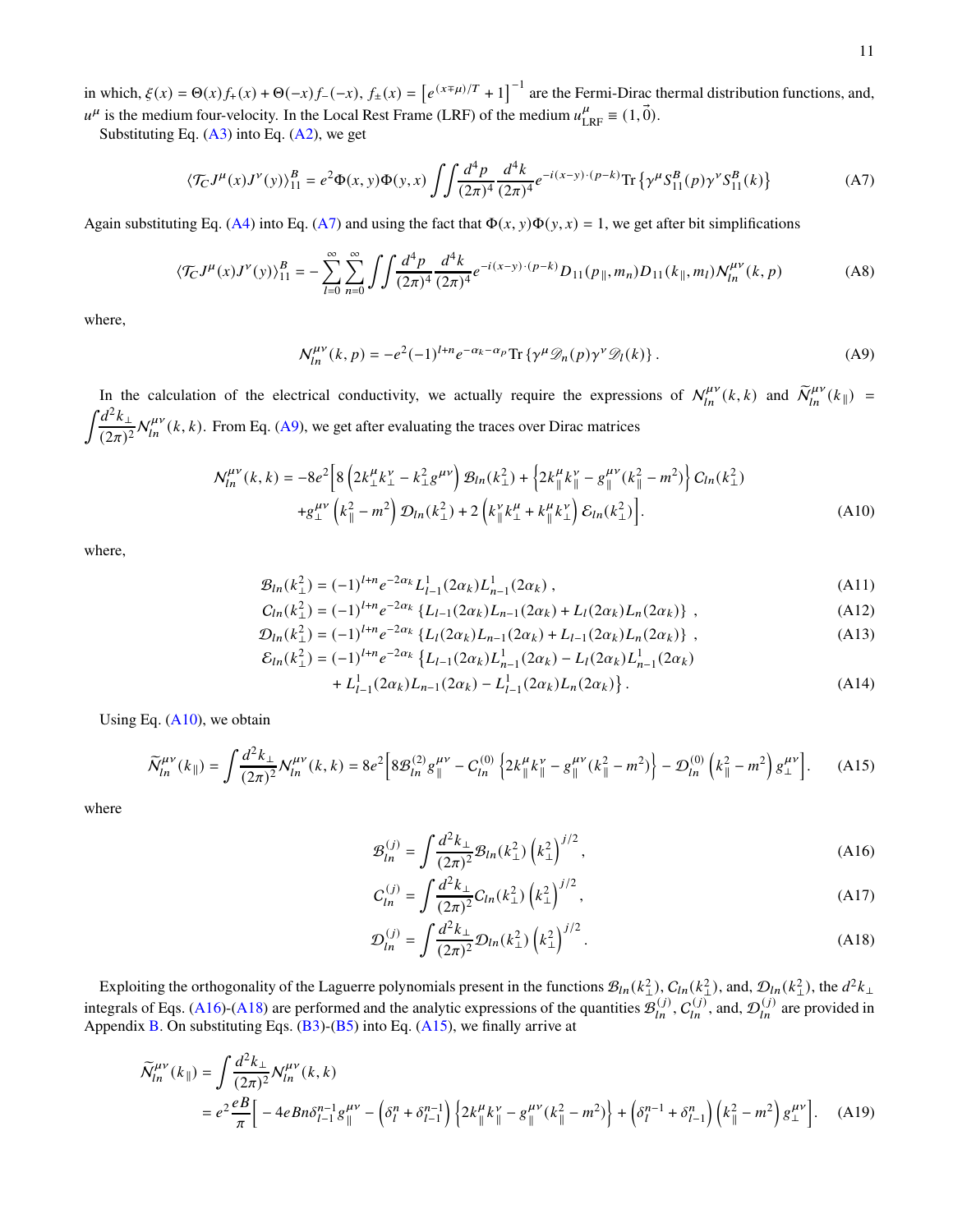Using the orthogonality of the Laguerre polynomials, the following integral identities can be derived:

<span id="page-11-20"></span><span id="page-11-18"></span>
$$
\int \frac{d^2 k_{\perp}}{(2\pi)^2} e^{-2\alpha_k} L_{l-1}^1(2\alpha_k) L_{n-1}^1(2\alpha_k) k_{\perp}^2 = -\frac{(eB)^2}{16\pi} n \delta_{l-1}^{n-1},\tag{B1}
$$

$$
\int \frac{d^2k_\perp}{(2\pi)^2} e^{-2\alpha_k} L_l(2\alpha_k) L_n(2\alpha_k) = \frac{e}{8\pi} \delta_l^n.
$$
 (B2)

Using Eqs. [\(B1\)](#page-11-20) and [\(B1\)](#page-11-20), we now perform the  $d^2k_{\perp}$  integrals of Eqs. [\(A16\)](#page-10-5)-[\(A18\)](#page-10-5) and obtain

<span id="page-11-19"></span>
$$
\mathcal{B}_{ln}^{(2)} = -\frac{(eB)^2}{16\pi} n \delta_{l-1}^{n-1},\tag{B3}
$$

$$
C_{ln}^{(0)} = \frac{eB}{8\pi} \left( \delta_l^n + \delta_{l-1}^{n-1} \right),\tag{B4}
$$

$$
\mathcal{D}_{ln}^{(0)} = -\frac{eB}{8\pi} \left( \delta_l^{n-1} + \delta_{l-1}^n \right). \tag{B5}
$$

It is to be noted that, the Kronecker delta function having a negative index is always zero (*i.e.*  $\delta_{-1}^{-1} = 0$ ). This is due to restrictions on the Laguerre polynomials  $L_{-1}(z) = L_{-1}^{1}(z) = 0$  used in defining the magnetized Dirac propagator in Eq. [\(A6\)](#page-9-1).

- <span id="page-11-0"></span>[1] A. K. Harding and D. Lai, [Rept. Prog. Phys.](http://dx.doi.org/10.1088/0034-4885/69/9/R03) **69**, 2631 (2006), [arXiv:astro-ph/0606674.](http://arxiv.org/abs/astro-ph/0606674)
- <span id="page-11-1"></span>[2] J. H. Seiradakis and R. Wielebinski, [Astron. Astrophys. Rev.](http://dx.doi.org/10.1007/s00159-004-0022-3) **12**, 239 (2004), [arXiv:hep-ph/0410022.](http://arxiv.org/abs/hep-ph/0410022)
- <span id="page-11-2"></span>[3] <http://www.physics.mcgill.ca/~pulsar/magnetar/main.html>.
- <span id="page-11-3"></span>[4] S. L. Shapiro and S. A. Teukolsky, *Black holes, white dwarfs, and neutron stars: The physics of compact objects* (1983).
- <span id="page-11-4"></span>[5] E. Annala, T. Gorda, A. Kurkela, J. Nättilä, and A. Vuorinen, [Nature Phys.](http://dx.doi.org/ 10.1038/s41567-020-0914-9) **16**, 907, [arXiv:1903.09121 \[astro-ph.HE\].](http://arxiv.org/abs/1903.09121)
- <span id="page-11-5"></span>[6] D. E. Kharzeev, K. Landsteiner, A. Schmitt, and H.-U. Yee, [Lect. Notes Phys.](http://dx.doi.org/10.1007/978-3-642-37305-3_1) **871**, 1 (2013), [arXiv:1211.6245 \[hep-ph\].](http://arxiv.org/abs/1211.6245)
- <span id="page-11-6"></span>[7] P. Goldreich and A. Reisenegger, [The Astrophysical Journal](http://dx.doi.org/10.1086/171646) **395**, 250 (1995).
- <span id="page-11-7"></span>[8] K. Dionysopoulou, D. Alic, C. Palenzuela, L. Rezzolla, and B. Giacomazzo, Phys. Rev. D **88**[, 044020 \(2013\),](http://dx.doi.org/ 10.1103/PhysRevD.88.044020) [arXiv:1208.3487 \[gr-qc\].](http://arxiv.org/abs/1208.3487)
- [9] C. Palenzuela, L. Lehner, M. Ponce, S. L. Liebling, M. Anderson, D. Neilsen, and P. Motl, Phys. Rev. Lett. **111**[, 061105 \(2013\),](http://dx.doi.org/ 10.1103/PhysRevLett.111.061105) [arXiv:1301.7074 \[gr-qc\].](http://arxiv.org/abs/1301.7074)
- [10] C. Palenzuela, L. Lehner, S. L. Liebling, M. Ponce, M. Anderson, D. Neilsen, and P. Motl, Phys. Rev. D **88**[, 043011 \(2013\),](http://dx.doi.org/ 10.1103/PhysRevD.88.043011) [arXiv:1307.7372 \[gr-qc\].](http://arxiv.org/abs/1307.7372)
- [11] K. Dionysopoulou, D. Alic, and L. Rezzolla, Phys. Rev. D **92**[, 084064 \(2015\),](http://dx.doi.org/10.1103/PhysRevD.92.084064) [arXiv:1502.02021 \[gr-qc\].](http://arxiv.org/abs/1502.02021)
- <span id="page-11-8"></span>[12] A. Harutyunyan, A. Nathanail, L. Rezzolla, and A. Sedrakian, [Eur. Phys. J. A](http://dx.doi.org/10.1140/epja/i2018-12624-1) **54**, 191 (2018), [arXiv:1803.09215 \[astro-ph.HE\].](http://arxiv.org/abs/1803.09215)
- <span id="page-11-9"></span>[13] B. P. Abbott *et al.* (LIGO Scientific, Virgo), Phys. Rev. Lett. **119**[, 161101 \(2017\),](http://dx.doi.org/10.1103/PhysRevLett.119.161101) [arXiv:1710.05832 \[gr-qc\].](http://arxiv.org/abs/1710.05832)
- <span id="page-11-10"></span>[14] L. Mestel, [Mathematical Proceedings of the Cambridge Philosophical Society](http://dx.doi.org/10.1017/S0305004100025809) **46**, 331–338 (1950).
- [15] A. A. Abrikosov, Sov. Phys. JETP **18**, 1399 (1964).
- [16] V. Canuto, [The Astrophysical Journal](http://dx.doi.org/10.1086/150338) **159**, 641 (1970).
- <span id="page-11-11"></span>[17] E. Flowers and N. Itoh, [The Astrophysical Journal](http://dx.doi.org/10.1086/154375) **206**, 218 (1976).
- <span id="page-11-12"></span>[18] V. Canuto and H. Y. Chiu, Phys. Rev. **188**[, 2446 \(1969\).](http://dx.doi.org/10.1103/PhysRev.188.2446)
- [19] V. Canuto and C. Chiuderi, Phys. Rev. D **1**[, 2219 \(1970\).](http://dx.doi.org/10.1103/PhysRevD.1.2219)
- <span id="page-11-14"></span>[20] A. Y. Potekhin, Astron. Astrophys. **351**, 787 (1999), [arXiv:astro-ph/9909100.](http://arxiv.org/abs/astro-ph/9909100)
- [21] E. Østgaard and D. G. Yakovlev, [Nucl. Phys. A](http://dx.doi.org/10.1016/0375-9474(92)90201-T) **540**, 211 (1992).
- <span id="page-11-15"></span>[22] B. O. Kerbikov and M. A. Andreichikov, Phys. Rev. D **91**[, 074010 \(2015\),](http://dx.doi.org/10.1103/PhysRevD.91.074010) [arXiv:1410.3413 \[hep-ph\].](http://arxiv.org/abs/1410.3413)
- [23] D. A. Baiko, [Mon. Not. Roy. Astron. Soc.](http://dx.doi.org/10.1093/mnras/stw504) **458**, 2840 (2016), [arXiv:1602.08969 \[astro-ph.HE\].](http://arxiv.org/abs/1602.08969)
- <span id="page-11-13"></span>[24] A. Harutyunyan and A. Sedrakian, Phys. Rev. C **94**[, 025805 \(2016\),](http://dx.doi.org/10.1103/PhysRevC.94.025805) [arXiv:1605.07612 \[astro-ph.HE\].](http://arxiv.org/abs/1605.07612)
- <span id="page-11-16"></span>[25] S.-i. Nam, Phys. Rev. D **86**[, 033014 \(2012\),](http://dx.doi.org/10.1103/PhysRevD.86.033014) [arXiv:1207.3172 \[hep-ph\].](http://arxiv.org/abs/1207.3172)
- [26] K. Hattori, S. Li, D. Satow, and H.-U. Yee, Phys. Rev. D **95**[, 076008 \(2017\),](http://dx.doi.org/ 10.1103/PhysRevD.95.076008) [arXiv:1610.06839 \[hep-ph\].](http://arxiv.org/abs/1610.06839)
- [27] M. Kurian, S. Mitra, S. Ghosh, and V. Chandra, [Eur. Phys. J. C](http://dx.doi.org/ 10.1140/epjc/s10052-019-6649-z) **79**, 134 (2019), [arXiv:1805.07313 \[nucl-th\].](http://arxiv.org/abs/1805.07313)
- [28] M. Kurian and V. Chandra, Phys. Rev. D **96**[, 114026 \(2017\),](http://dx.doi.org/10.1103/PhysRevD.96.114026) [arXiv:1709.08320 \[nucl-th\].](http://arxiv.org/abs/1709.08320)
- [29] B. Feng, Phys. Rev. D **96**[, 036009 \(2017\).](http://dx.doi.org/10.1103/PhysRevD.96.036009)
- [30] K. Fukushima and Y. Hidaka, Phys. Rev. Lett. **120**[, 162301 \(2018\),](http://dx.doi.org/10.1103/PhysRevLett.120.162301) [arXiv:1711.01472 \[hep-ph\].](http://arxiv.org/abs/1711.01472)
- [31] A. Das, H. Mishra, and R. K. Mohapatra, Phys. Rev. D **101**[, 034027 \(2020\),](http://dx.doi.org/10.1103/PhysRevD.101.034027) [arXiv:1907.05298 \[hep-ph\].](http://arxiv.org/abs/1907.05298)
- [32] A. Das, H. Mishra, and R. K. Mohapatra, Phys. Rev. D **100**[, 114004 \(2019\),](http://dx.doi.org/10.1103/PhysRevD.100.114004) [arXiv:1909.06202 \[hep-ph\].](http://arxiv.org/abs/1909.06202)
- [33] A. Das, H. Mishra, and R. K. Mohapatra, Phys. Rev. D **99**[, 094031 \(2019\),](http://dx.doi.org/10.1103/PhysRevD.99.094031) [arXiv:1903.03938 \[hep-ph\].](http://arxiv.org/abs/1903.03938)
- <span id="page-11-17"></span>[34] J. Dey, S. Satapathy, P. Murmu, and S. Ghosh, Pramana **95**[, 125 \(2021\),](http://dx.doi.org/ 10.1007/s12043-021-02148-3) [arXiv:1907.11164 \[hep-ph\].](http://arxiv.org/abs/1907.11164)
- [35] J. Dey, S. Satapathy, A. Mishra, S. Paul, and S. Ghosh, [Int. J. Mod. Phys. E](http://dx.doi.org/ 10.1142/S0218301321500440) **30**, 2150044 (2021), [arXiv:1908.04335 \[hep-ph\].](http://arxiv.org/abs/1908.04335)
- [36] A. Dash, S. Samanta, J. Dey, U. Gangopadhyaya, S. Ghosh, and V. Roy, Phys. Rev. D **102**[, 016016 \(2020\),](http://dx.doi.org/ 10.1103/PhysRevD.102.016016) [arXiv:2002.08781 \[nucl-th\].](http://arxiv.org/abs/2002.08781)